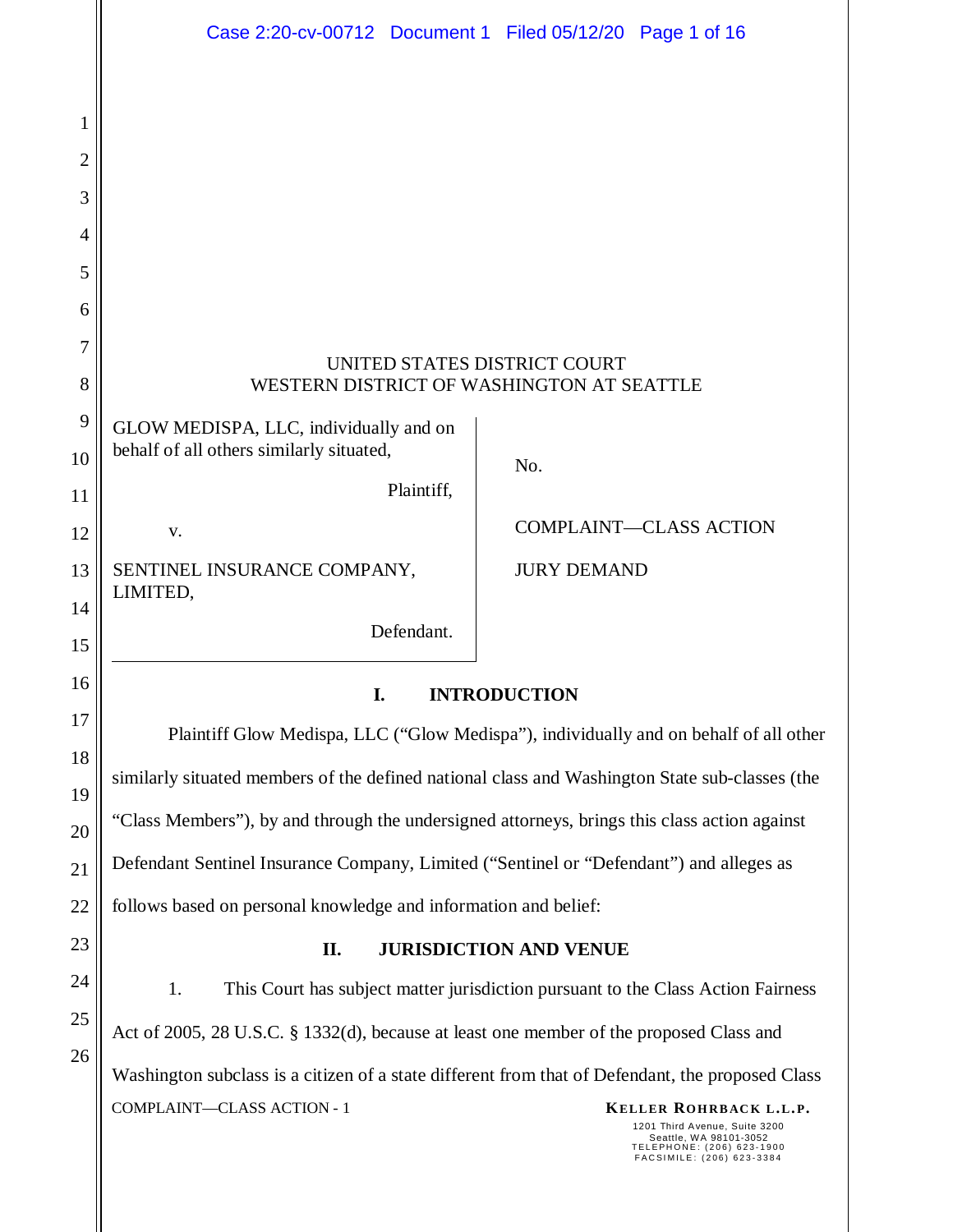#### Case 2:20-cv-00712 Document 1 Filed 05/12/20 Page 2 of 16

and subclass each consist of more than 100 class members, and the aggregate amount in controversy exceeds \$5,000,000. The Court has supplemental jurisdiction over Plaintiff's state law claims under 28 U.S.C. § 1367.

2. This Court has personal jurisdiction over Defendant because Defendant registered to do business in Washington, has sufficient minimum contacts in Washington, and otherwise intentionally avails itself of the markets within Washington through its business activities, such that the exercise of jurisdiction by this Court is proper. Moreover, the claims of Plaintiff and all of the Washington subclass members in this case arise out of and directly relate to Defendant's contacts with Washington.

3. Venue is proper in this District pursuant to 28 U.S.C. § 1391(b)(3) because the Court has personal jurisdiction over Defendant, a substantial portion the alleged wrongdoing occurred in this District and the state of Washington, and Defendant has sufficient contacts with this District and the state of Washington.

4. Venue is proper in the Western District of Washington pursuant to 28 U.S.C. § 1391(b)(2) because a substantial part of the events or omissions giving rise to the claims at issue in this Complaint arose in this District. Plaintiff's place of business is located in Seattle and Kirkland, King County. This action is therefore appropriately filed in the Seattle Division because a substantial portion of the events giving rise to this lawsuit arose in King County.

#### **III. PARTIES**

5. Plaintiff Glow Medispa owns and operates a medical spa business located at 4409 California Ave. SW, Suite 100, Seattle, WA 98116.

24 25 26

1

2

3

4

5

6

7

8

9

10

11

12

13

14

15

16

17

18

19

20

21

22

23

**COMPLAINT—CLASS ACTION - 2 KELLER ROHRBACK L.L.P.**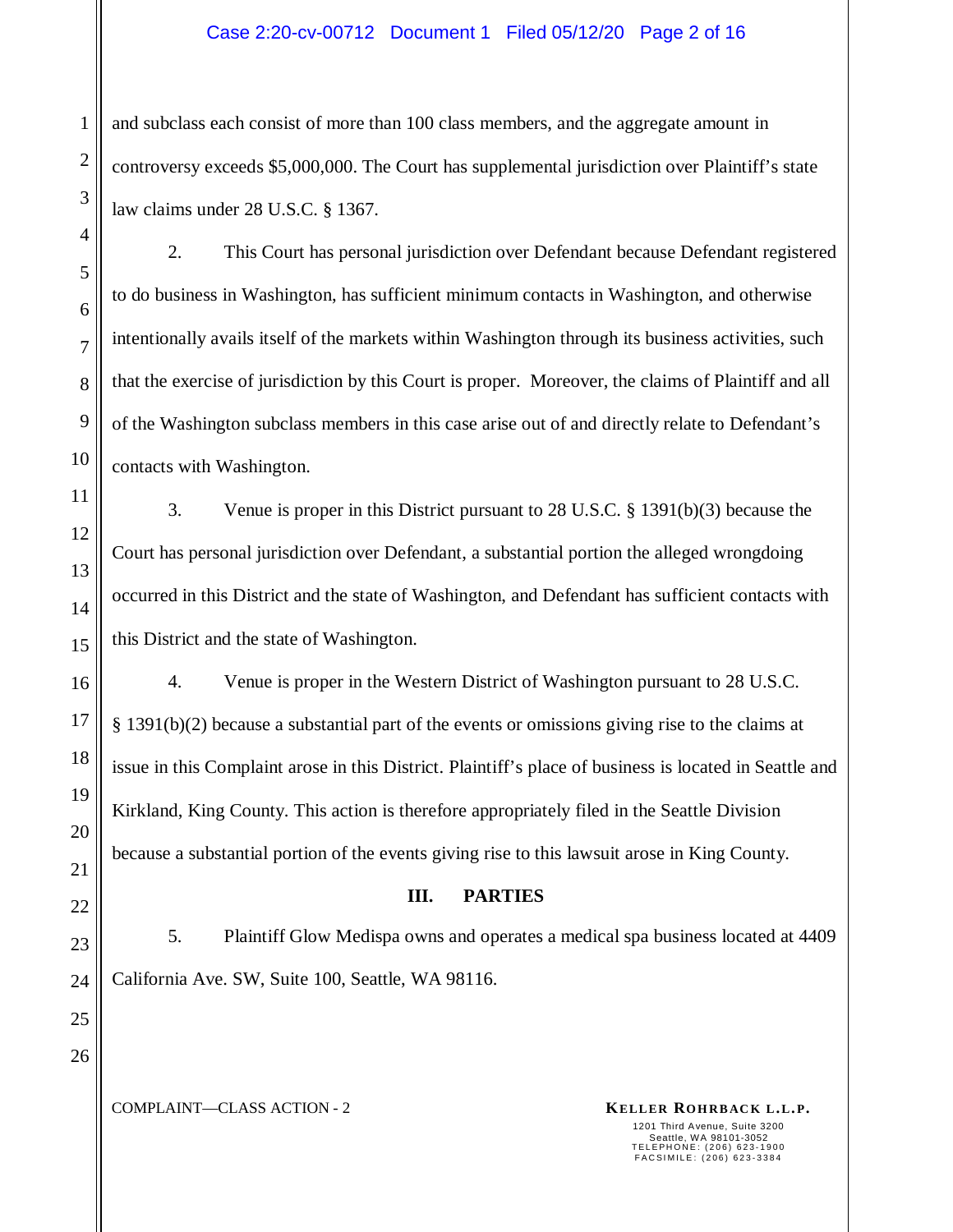6. Defendant Sentinel Insurance Company, Limited is an insurance carrier incorporated and domiciled in Connecticut, with its principal place of business in Hartford, Connecticut.

7. Sentinel is authorized to write, sell, and issue business insurance policies in Washington, all other forty-nine states, and the District of Columbia. Sentinel conducted business within Washington State and the other municipalities by selling and insuring business insurance to policyholders, including Glow Medispa.

#### **IV. NATURE OF THE CASE**

8. Glow Medispa is a full-service medical spa that offers services such as laser hair removal, microdermabrasion, dermaplaning, microneedling, temporomandibular joint (TMJ) disorder and migraine relief, and non-invasive facelifts.

9. Due to COVID-19 and a state-ordered mandated closure, Plaintiff's medical spa business has been interrupted, curtailed, and suspended.

10. Plaintiff intended to rely on its business insurance to maintain income in case of an insured loss. This lawsuit is filed to ensure that Plaintiff and other similarly-situated policyholders receive the insurance benefits to which they are entitled and for which they paid.

11. Sentinel issued one or more insurance policies to Plaintiff, including Spectrum Business Owner's Policy and related endorsements, insuring Plaintiff's property and business and other coverages from December 10, 2019 to December 10, 2020.

12. Plaintiff's business property includes property owned and/or leased by Plaintiff and used for general business purposes for the specific purpose of medical spa services and other related business activities.

**COMPLAINT—CLASS ACTION - 3 KELLER ROHRBACK L.L.P.**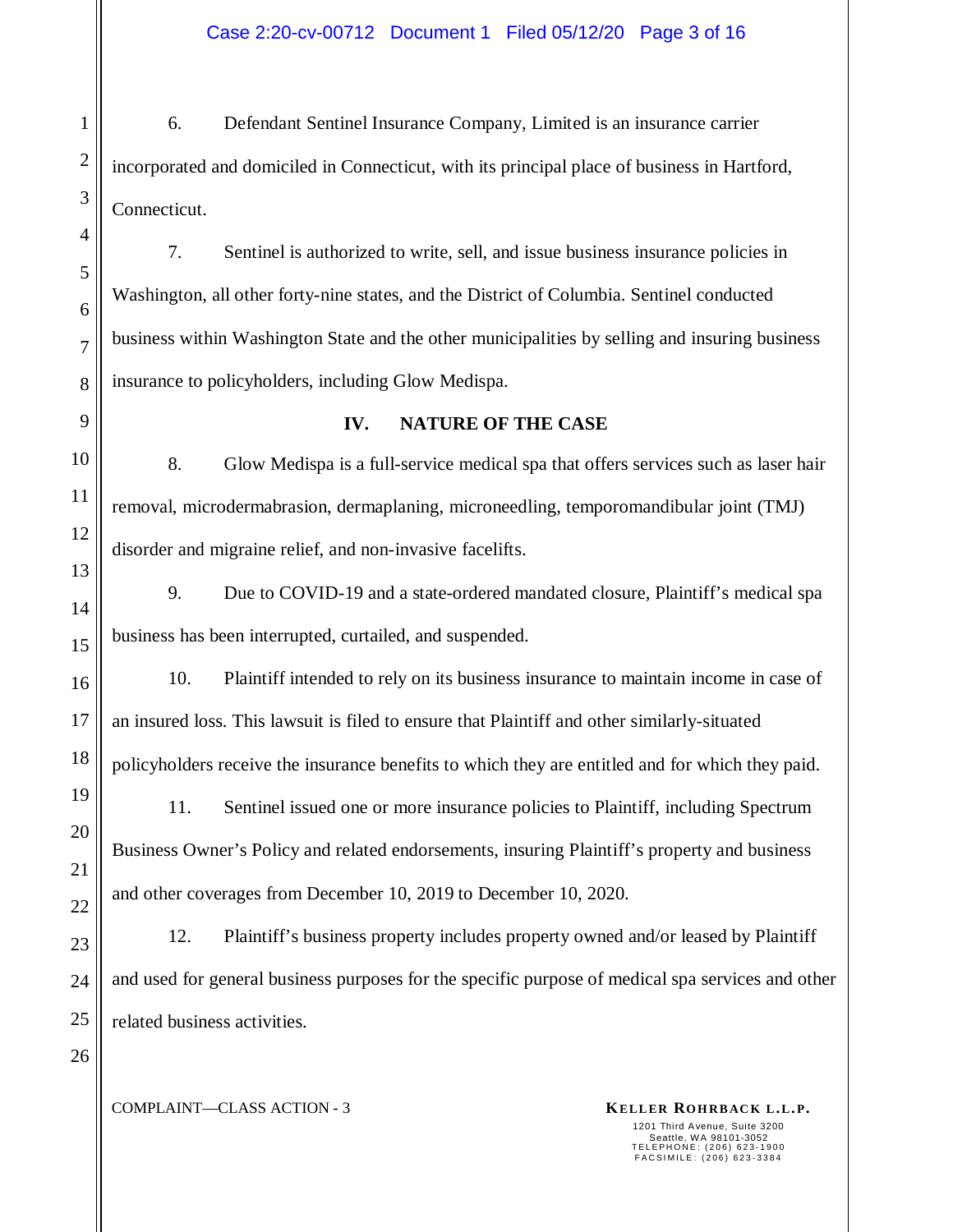13. Sentinel's insurance policy issued to Plaintiff promises to pay Plaintiff for "direct physical loss of or physical damage to" covered property.

14. Sentinel's insurance policy issued to Plaintiff includes Business Income Coverage, Extra Expense Coverage, Extended Business Income Coverage and Civil Authority Coverage.

15. Plaintiff paid all premiums for the coverage when due.

16. On or about January 2020, the United States of America saw its first cases of persons infected by COVID-19, which has been designated a worldwide pandemic.

17. On February 29, 2020, Washington Governor Jay Inslee issued Proclamation 20- 5, declaring a State of Emergency for all counties in the state of Washington as the result of COVID-19. Thereafter, he issued a series of certain proclamations and orders affecting many persons and businesses in Washington, whether infected with COVID-19 or not, requiring certain public health precautions.

18. On March 16, 2020, Governor Inslee issued Proclamation 20-14, "Reduction of Statewide Limits on Gatherings." The proclamation prohibits "[gathering] activities of less than 50 people . . . unless organizers of those activities comply with social distancing and sanitation measures established by the United States Center for Disease Control and Prevention of the Washington State Department of Health guidelines."

19. On March 23, 2020, Governor Inslee issued Proclamation 20-25, "Stay Home— State Healthy." The proclamation requires that "[a]ll people in Washington State [ ] immediately cease leaving their home or place of residence except: (1) to conduct or participate in essential activities, and/or (2) for employment in essential business activities." The proclamation prohibits

1

2

3

**COMPLAINT—CLASS ACTION - 4 KELLER ROHRBACK L.L.P.**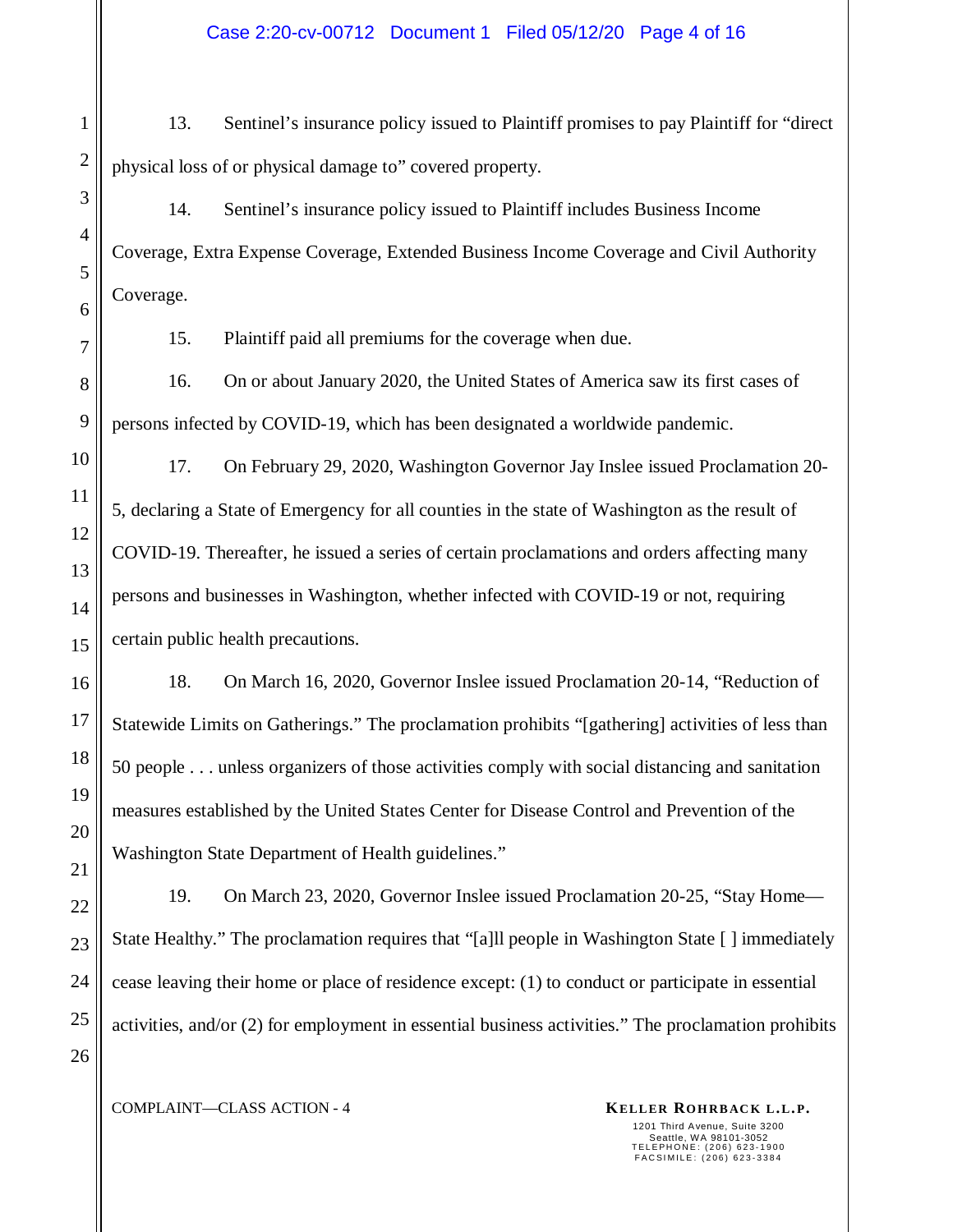#### Case 2:20-cv-00712 Document 1 Filed 05/12/20 Page 5 of 16

"all non-essential businesses in Washington State from conducting business, within the limitations provided herein."

20. Governor Inslee has extended Proclamation 20-25 until May 31, 2020.

21. Plaintiff was not designated to be an "essential business" by Governor Inslee.

22. By order of Governor Inslee, medical spas including Plaintiff were prohibited

from operating their businesses except according to the terms of the proclamations and orders.

23. Since March 17, 2020, Plaintiff's business has suffered a suspension.

24. Plaintiff has not been able to use its business for its insured purpose of providing medical spa and skin care services to the extent for which Sentinel has insured its premises.

25. No COVID-19 virus has been detected on Plaintiff's business premises.

26. Plaintiff's property has sustained direct physical loss and/or damage related to COVID-19 and/or the proclamations and orders.

27. Plaintiff's property will continue to sustain direct physical loss or damage covered by the Sentinel policy or policies, including but not limited to business interruption, extra expense, interruption by civil authority, and other expenses.

28. Plaintiff's property cannot be fully used for its intended purposes.

29. As a result of the above, Plaintiff has experienced and will experience loss covered by the Sentinel policy or policies.

30. Plaintiff submitted a claim to Sentinel for losses covered by the Policy. Sentinel denied coverage.

31. Upon information and belief, Sentinel has denied and will deny all similar claims for coverage.

26

25

1

2

3

4

5

6

7

8

9

10

11

12

13

14

15

16

17

18

19

20

21

22

23

24

**COMPLAINT—CLASS ACTION - 5 KELLER ROHRBACK L.L.P.**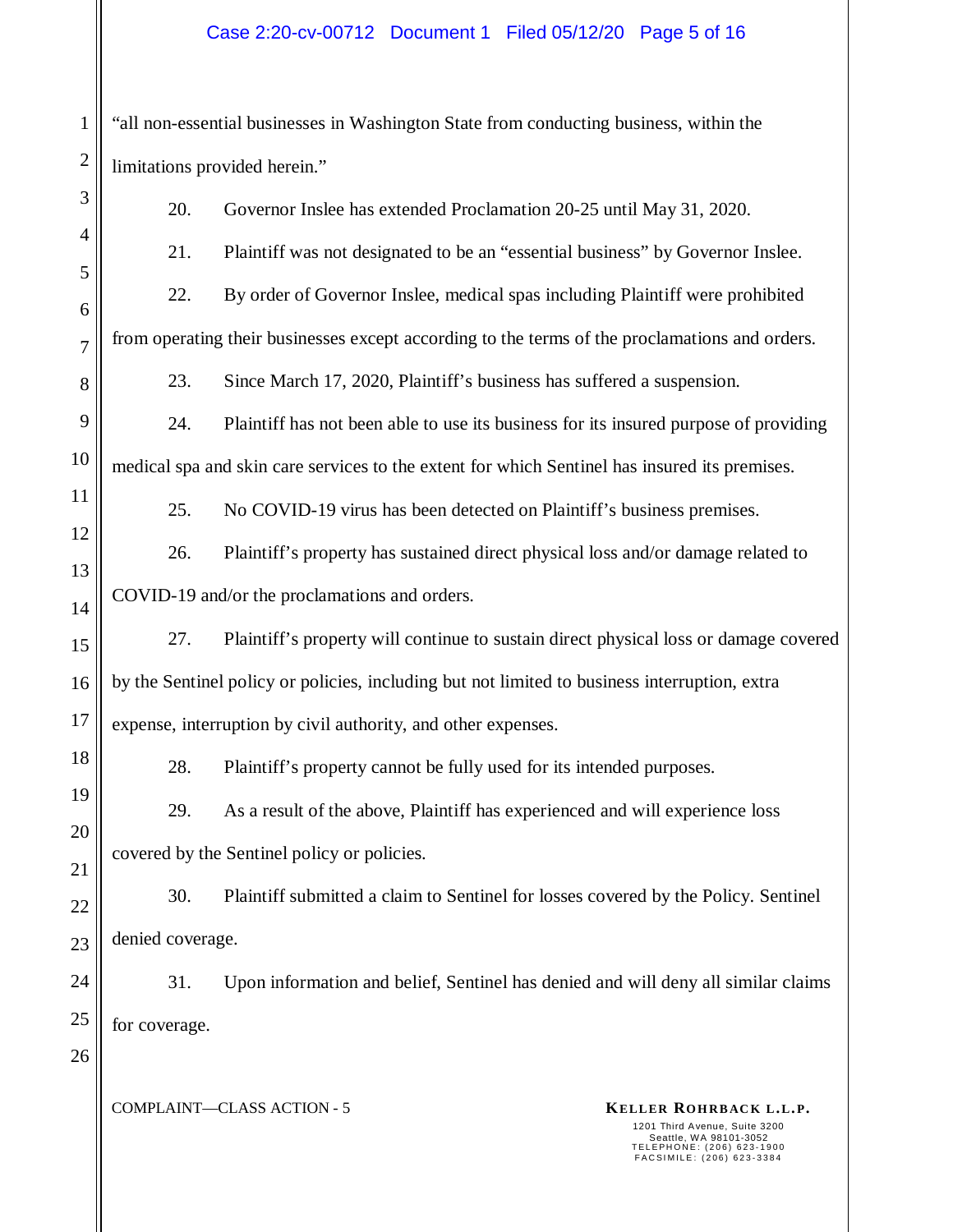#### **V. CLASS ACTION ALLEGATIONS**

32. This matter is brought by Plaintiff on behalf of itself and those similarly situated, under Federal Rules of Civil Procedure 23(b)(1), 23(b)(2), and 23(b)(3).

33. The Classes and Subclasses that Plaintiff seeks to represent are defined as:

A. *Business Income Coverage Breach of Contract Class:* All persons and entities in the United States insured under a Sentinel policy with Business Income Coverage who suffered a suspension of their business at the covered premises related to COVID-19 and/or orders issued by Governor Inslee, other Governors, and/or other civil authorities and whose Business Income claim has been denied by Sentinel.

B. *Business Income Coverage Breach of Contract Washington Subclass:* All persons and entities in the State of Washington insured under a Sentinel policy with Business Income Coverage who suffered a suspension of their business at the covered premises related to COVID-19 and/or orders issued by Governor Inslee, and/or other civil authorities and whose Business Income claim has been denied by Sentinel.

C. *Business Income Coverage Declaratory Relief Class:* All persons and entities in the United States insured under a Sentinel policy with Business Income Coverage who suffered a suspension of their business at the covered premises related to COVID-19 and/or orders issued by Governor Inslee, other Governors, and/or other civil authorities.

D. *Business Income Coverage Declaratory Relief Washington Subclass:* All persons and entities in the State of Washington insured under a Sentinel policy with Business Income Coverage who suffered a suspension of their business at the covered

**COMPLAINT—CLASS ACTION - 6 KELLER ROHRBACK L.L.P.**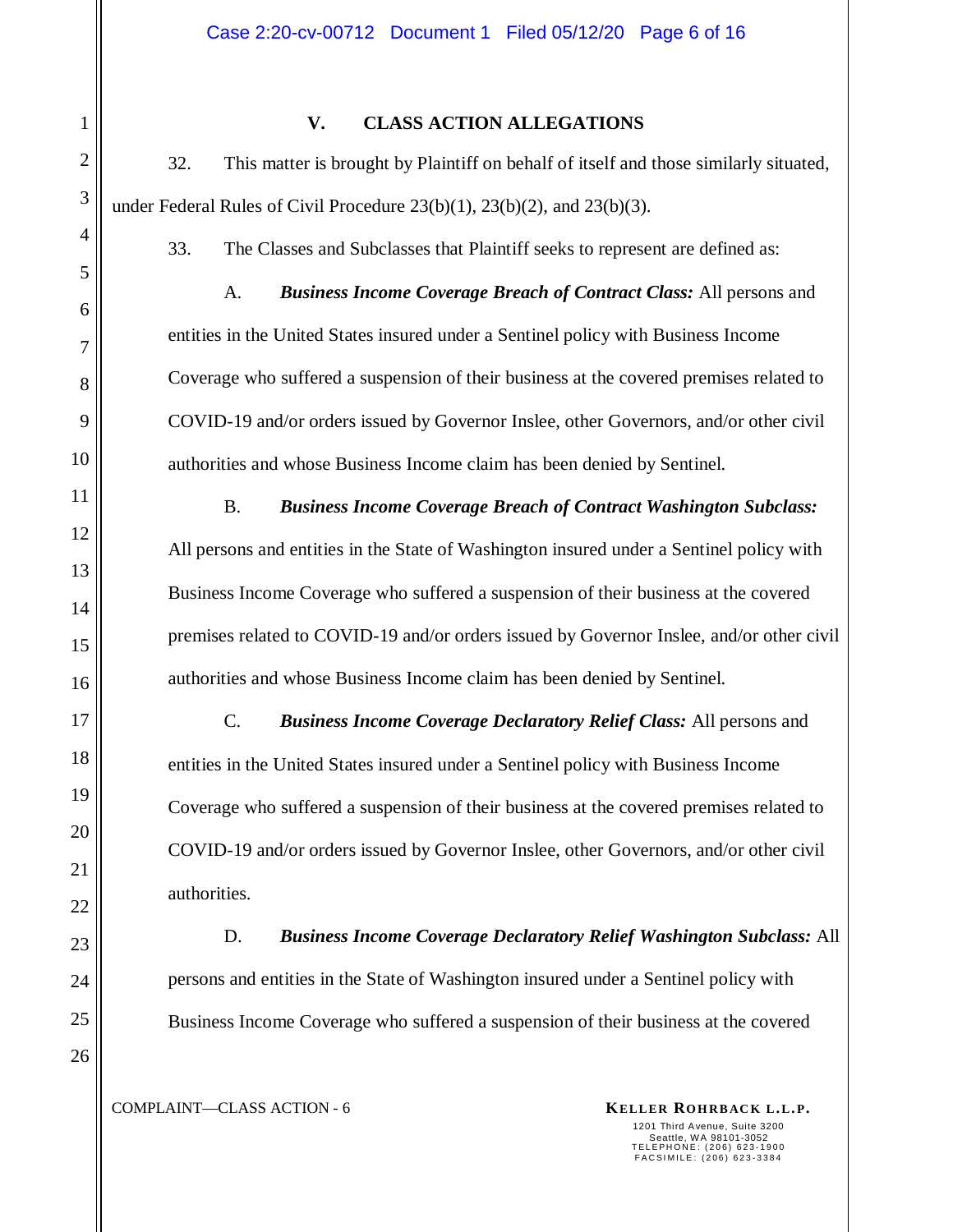premises related to COVID-19 and/or orders issued by Governor Inslee, and/or other civil authorities.

E. *Extended Business Income Breach of Contract Class*: All persons and entities in the United States insured under a Sentinel policy with Extended Business Income coverage who suffered a suspension of their business at the covered premises related to COVID-19 and/or orders issued by Governor Inslee, other Governors, and/or other civil authorities and whose Extended Business Income claim has been denied by Sentinel.

F. *Extended Business Income Breach of Contract Washington Subclass*: All persons and entities in the State of Washington insured under a Sentinel policy with Extended Business Income coverage who suffered a suspension of their business at the covered premises related to COVID-19 and/or orders issued by Governor Inslee, and/or other civil authorities and whose Extended Business Income claim has been denied by Sentinel.

G. *Extended Business Income Declaratory Relief Class:* All persons and entities in the United States insured under a Sentinel policy with Extended Business Income coverage who suffered a suspension of their business at the covered premises due to COVID-19 related to COVID-19 and/or orders issued by Governor Inslee, other Governors, and/or other civil authorities.

H. *Extended Business Income Declaratory Relief Washington Subclass:* All persons and entities in the State of Washington insured under a Sentinel policy with Extended Business Income coverage who suffered a suspension of their business at the

**COMPLAINT—CLASS ACTION - 7 KELLER ROHRBACK L.L.P.**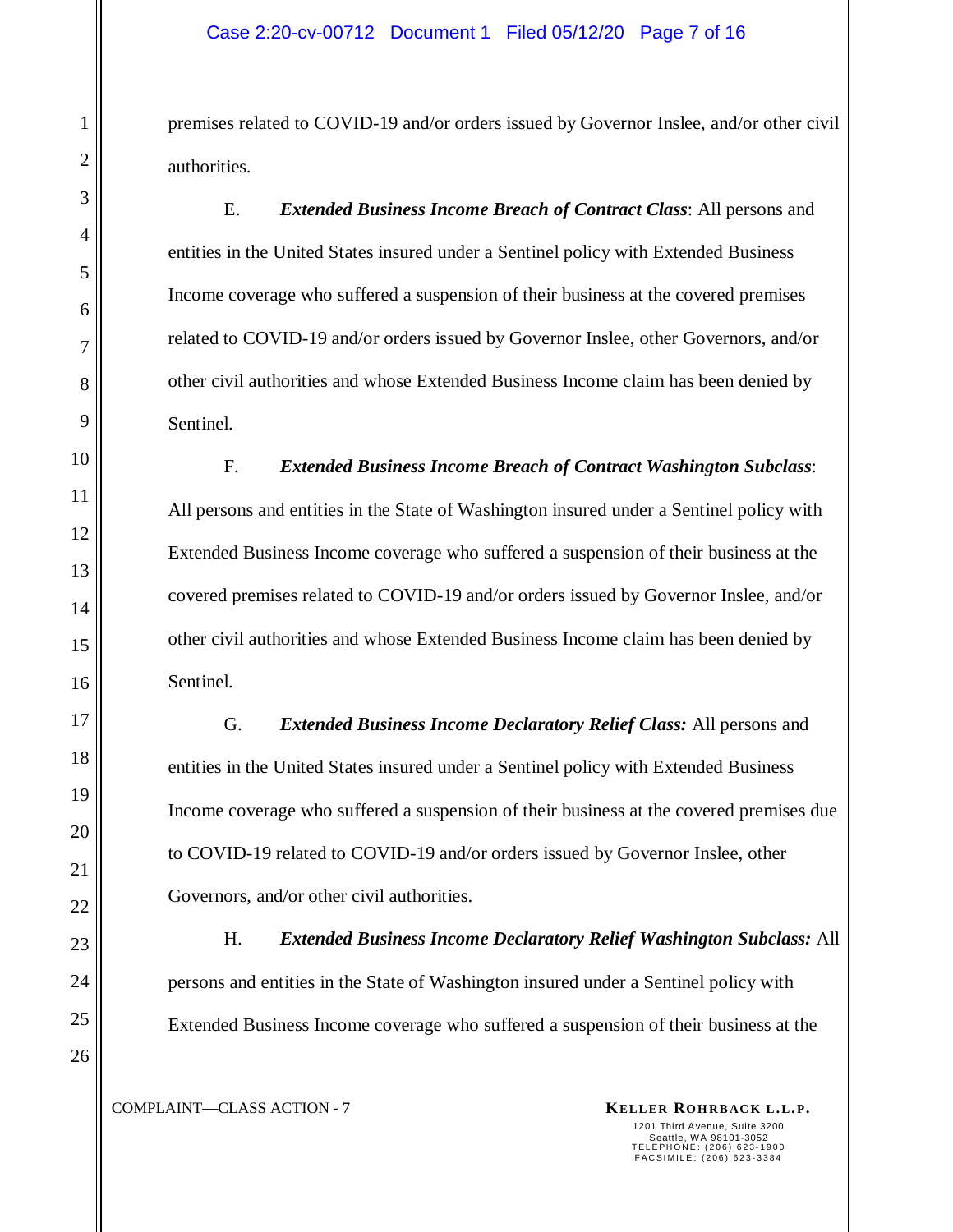covered premises due to COVID-19 related to COVID-19 and/or orders issued by Governor Inslee, and/or other civil authorities.

I. *Extra Expense Breach of Contract Class:* All persons and entities in the United States insured under a Sentinel policy with Extra Expense coverage who incurred expenses while seeking to minimize losses from the suspension of business at the covered premises in connection with COVID-19 and/or orders issued by Governor Inslee, other Governors, and/or other civil authorities and whose Extra Expense claim has been denied by Sentinel.

J. *Extra Expense Breach of Contract Washington Subclass:* All persons and entities in the State of Washington insured under a Sentinel policy with Extra Expense coverage who incurred expenses while seeking to minimize losses from the suspension of business at the covered premises in connection with COVID-19 and/or orders issued by Governor Inslee, and/or other civil authorities and whose Extra Expense claim has been denied by Sentinel.

K. *Extra Expense Declaratory Relief Class:* All persons and entities in the United States insured under a Sentinel policy with Extra Expense coverage who incurred expenses while seeking to minimize losses from the suspension of their business at the covered premises in connection with COVID-19 and/or orders issued by Governor Inslee, other Governors, and/or other civil authorities.

L. *Extra Expense Declaratory Relief Washington Subclass:* All persons and entities in the State of Washington insured under a Sentinel policy with Extra Expense coverage who incurred expenses while seeking to minimize losses from the suspension of

**COMPLAINT—CLASS ACTION - 8 KELLER ROHRBACK L.L.P.**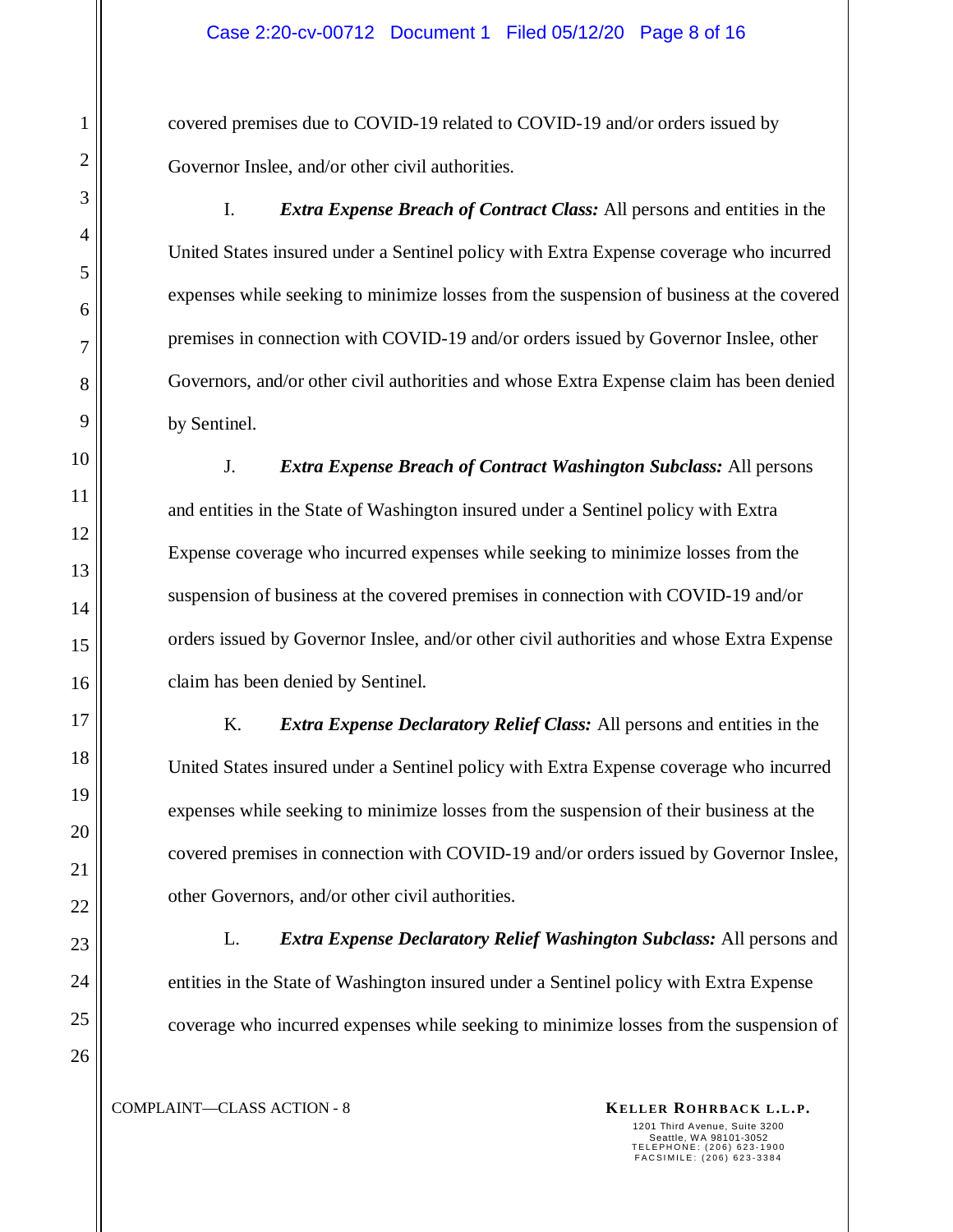their business at the covered premises in connection with COVID-19 and/or orders issued by Governor Inslee, and/or other civil authorities.

M. *Civil Authority Breach of Contract Class:* All persons and entities in the United States insured under a Sentinel policy with Civil Authority coverage who suffered a loss of business income and/or extra expense related to the impact of COVID-19 and/or orders issued by Governor Inslee, other Governors, and/or other civil authorities and whose Civil Authority claim has been denied by Sentinel.

N. *Civil Authority Breach of Contract Washington Subclass:* All persons and entities in the State of Washington insured under a Sentinel policy with Civil Authority coverage who suffered a loss of business income and/or extra expense related to the impact of COVID-19 and/or orders issued by Governor Inslee, and/or other civil authorities and whose Civil Authority claim has been denied by Sentinel.

O. *Civil Authority Declaratory Relief Class:* All persons and entities in the United States insured under a Sentinel policy with Civil Authority coverage who suffered a loss of business income and/or extra expense related to COVID-19 and/or orders issued by Governor Inslee, other Governors, and/or other civil authorities.

P. *Civil Authority Declaratory Relief Washington Subclass:* All persons and entities in the State of Washington insured under a Sentinel policy with Civil Authority coverage who suffered a loss of business income and/or extra expense related to the impact of COVID-19 19 and/or orders issued by Governor Inslee, and/or other civil authorities.

**COMPLAINT—CLASS ACTION - 9 KELLER ROHRBACK L.L.P.** 34. Excluded from the Classes and Subclasses are Defendant's officers, directors, and employees; the judicial officers and associated court staff assigned to this case; and the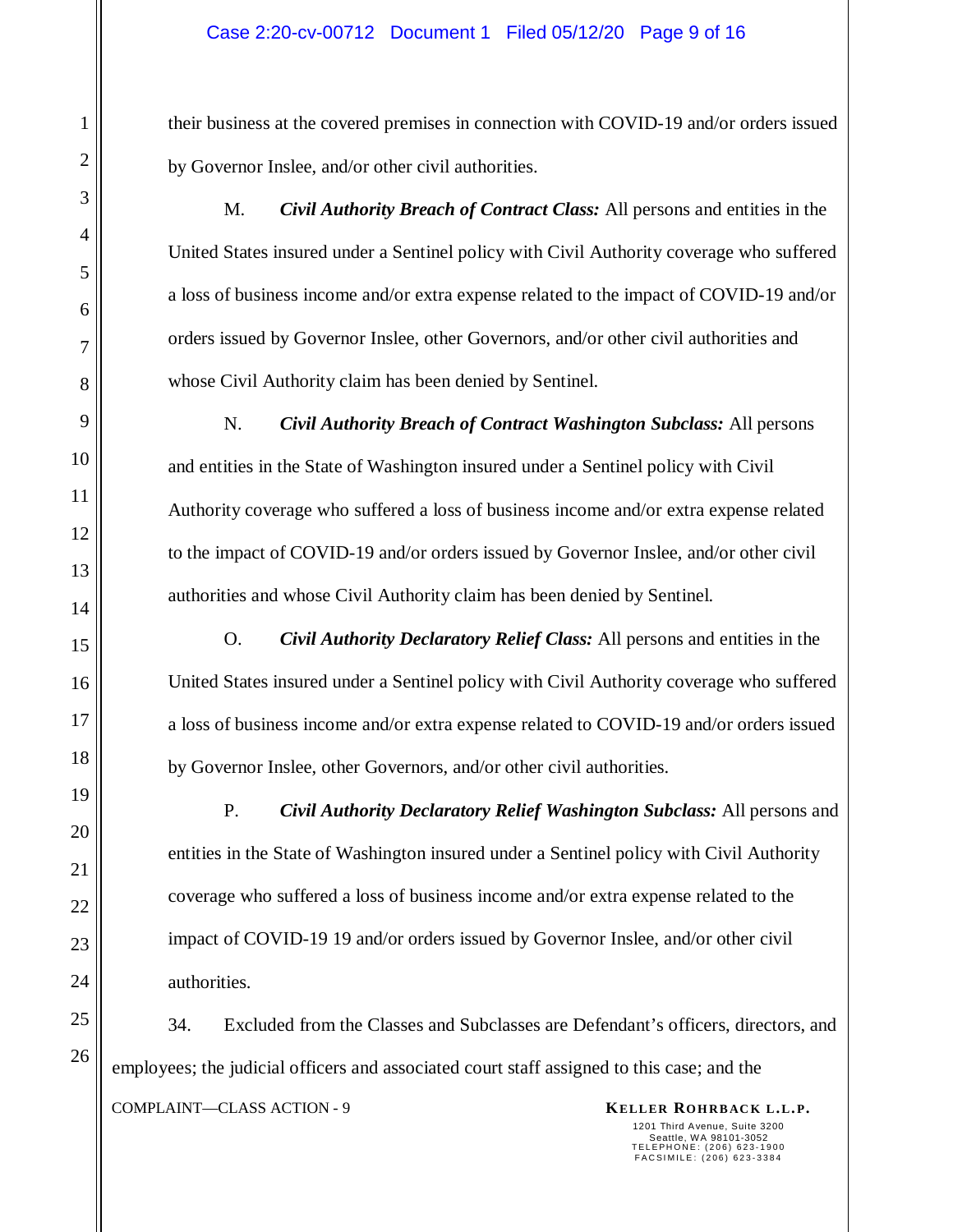#### Case 2:20-cv-00712 Document 1 Filed 05/12/20 Page 10 of 16

immediate family members of such officers and staff. Plaintiff reserves the right to amend the Class definition based on information obtained in discovery.

35. This action may properly be maintained on behalf of each proposed Class under the criteria of Rule 23 of the Federal Rules of Civil Procedure.

36. **Numerosity**: The members of the Class are so numerous that joinder of all members would be impractical. Plaintiff is informed and believes that each proposed Class and Subclass contains thousands of members. The precise number of class members can be ascertained through discovery, which will include Defendant's records of policyholders.

37. **Commonality and Predominance**: Common questions of law and fact predominate over any questions affecting only individual members of the Class. Common questions include, but are not limited to, the following:

A. Whether the class members suffered covered losses based on common policies issued to members of the Class and Subclass;

B. Whether Sentinel acted in a manner common to the Class and Subclass by wrongfully denying claims for coverage relating to COVID-19 and/or orders issued by Governor Inslee, other Governors, and/or other civil authorities;

C. Whether Business Income coverage in Sentinel's policies of insurance applies to a suspension of practice relating to COVID-19 and/or orders issued by Governor Inslee, other Governors, and/or other civil authorities;

D. Whether Extended Business Income coverage in Sentinel's policies of insurance applies to a suspension of practice relating to COVID-19 and/or orders issued by Governor Inslee, other Governors, and/or civil authorities;

**COMPLAINT—CLASS ACTION - 10 KELLER ROHRBACK L.L.P.**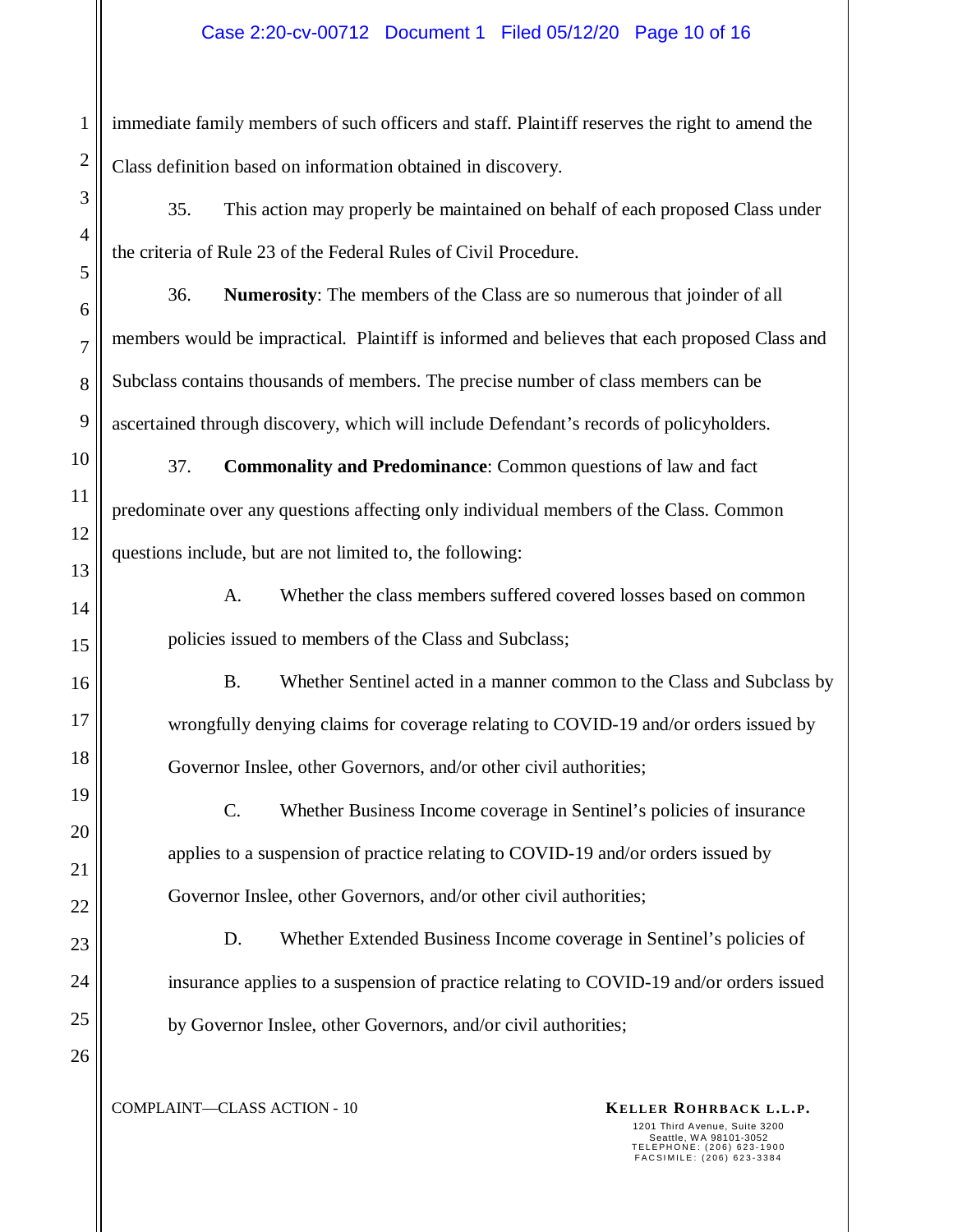E. Whether Extra Expense coverage in Sentinel's policies of insurance applies to efforts to minimize a loss relating to COVID-19 and/or orders issued by Governor Inslee, other Governors, and/or other civil authorities;

F. Whether Civil Authority coverage in Sentinel's policies of insurance applies to a suspension of practice relating to COVID-19 and/or orders issued by Governor Inslee, other Governors, and/or civil authorities;

G. Whether Sentinel has breached its contracts of insurance through a blanket denial of all claims based on business interruption, income loss or closures related to COVID-19 and/or orders issued by Governor Inslee, other Governors, and/or other civil authorities;

H. Whether, because of Defendant's conduct, Plaintiff and the class members have suffered damages; and if so, the appropriate amount thereof; and

I. Whether, because of Defendant's conduct, Plaintiff and the class members are entitled to equitable and declaratory relief, and if so, the nature of such relief.

38. **Typicality**: Plaintiff's claims are typical of the claims of the members of the classes. Plaintiff and all the members of the classes have been injured by the same wrongful practices of Sentinel. Plaintiff's claims arise from the same practices and course of conduct that give rise to the claims of the members of the Class and Subclass and are based on the same legal theories.

39. **Adequacy**: Plaintiff will fully and adequately assert and protect the interests of the classes and has retained class counsel who are experienced and qualified in prosecuting class actions. Neither Plaintiff nor its attorneys have any interests contrary to or in conflict with the Class or Subclass.

**COMPLAINT—CLASS ACTION - 11 KELLER ROHRBACK L.L.P.**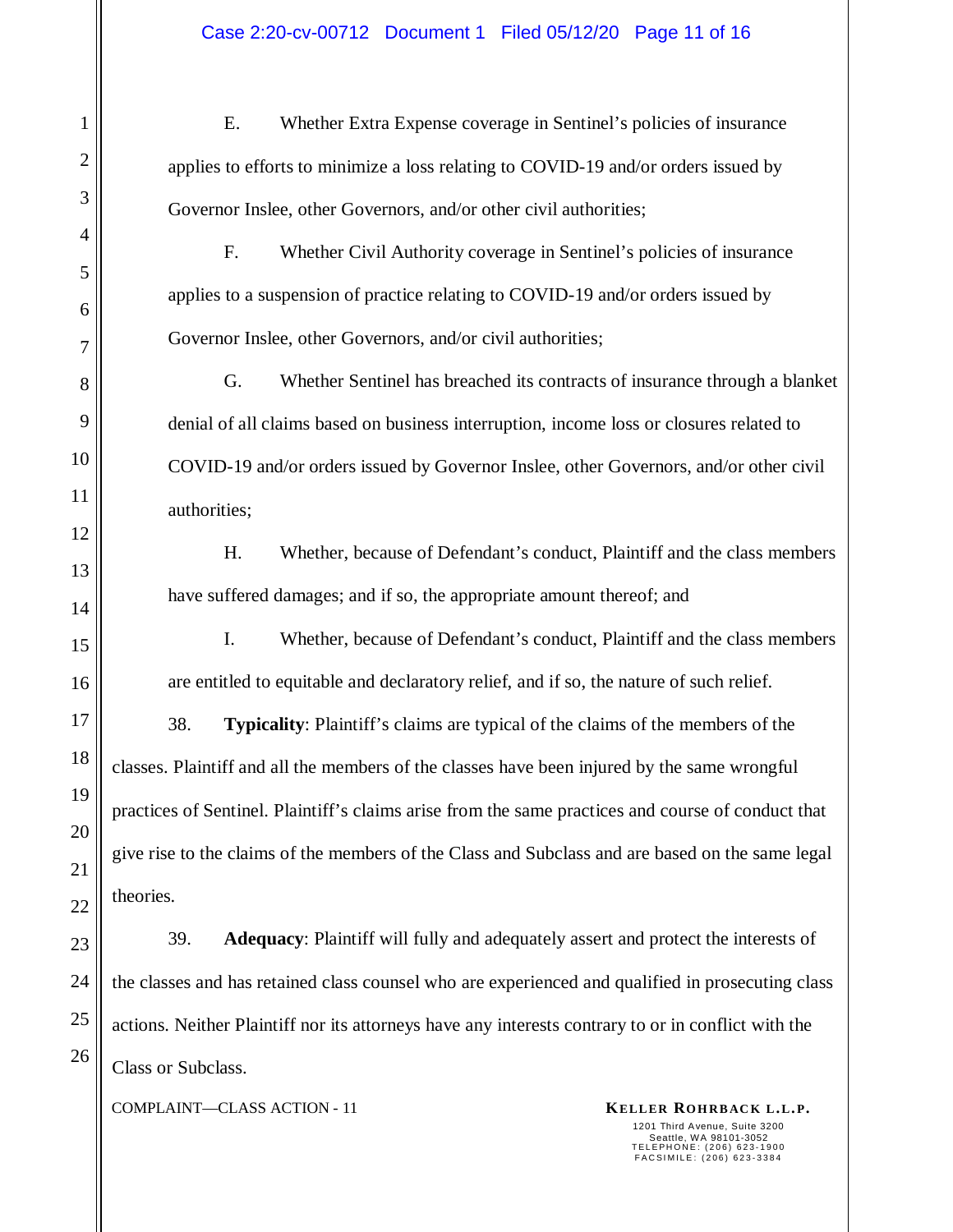40. **Federal Rule of Civil Procedure 23(b)(1), the Risk of Inconsistent or Varying Adjudications and Impairment to Other Class Members' Interests**: Plaintiff seeks adjudication as to the interpretation, and resultant scope, of Defendant's policies, which are common to all members of the Class and Subclass. The prosecution of separate actions by individual members of the classes would risk inconsistent or varying interpretations of those policy terms and create inconsistent standards of conduct for Defendant. The policy interpretations sought by Plaintiff could also impair the ability of absent class members to protect their interests.

41. **Federal Rule of Civil Procedure 23(b)(2), Declaratory and Injunctive Relief**: Defendant acted or refused to act on grounds generally applicable to Plaintiff and other members of the proposed classes making injunctive relief and declaratory relief appropriate on a classwide basis.

42. **Federal Rule of Civil Procedure 23(b)(3), Superiority**: A class action is superior to all other available methods of the fair and efficient adjudication of this lawsuit. While the aggregate damages sustained by the classes are likely to be in the millions of dollars, the individual damages incurred by each class member may be too small to warrant the expense of individual suits. Individual litigation creates a risk of inconsistent and/or contradictory decisions and the court system would be unduly burdened by individual litigation of such cases. A class action would result in a unified adjudication, with the benefits of economies of scale and supervision by a single court.

24 25 26

1

2

3

4

5

6

7

8

9

10

11

12

13

14

15

16

17

18

19

20

21

22

23

**COMPLAINT—CLASS ACTION - 12 KELLER ROHRBACK L.L.P.**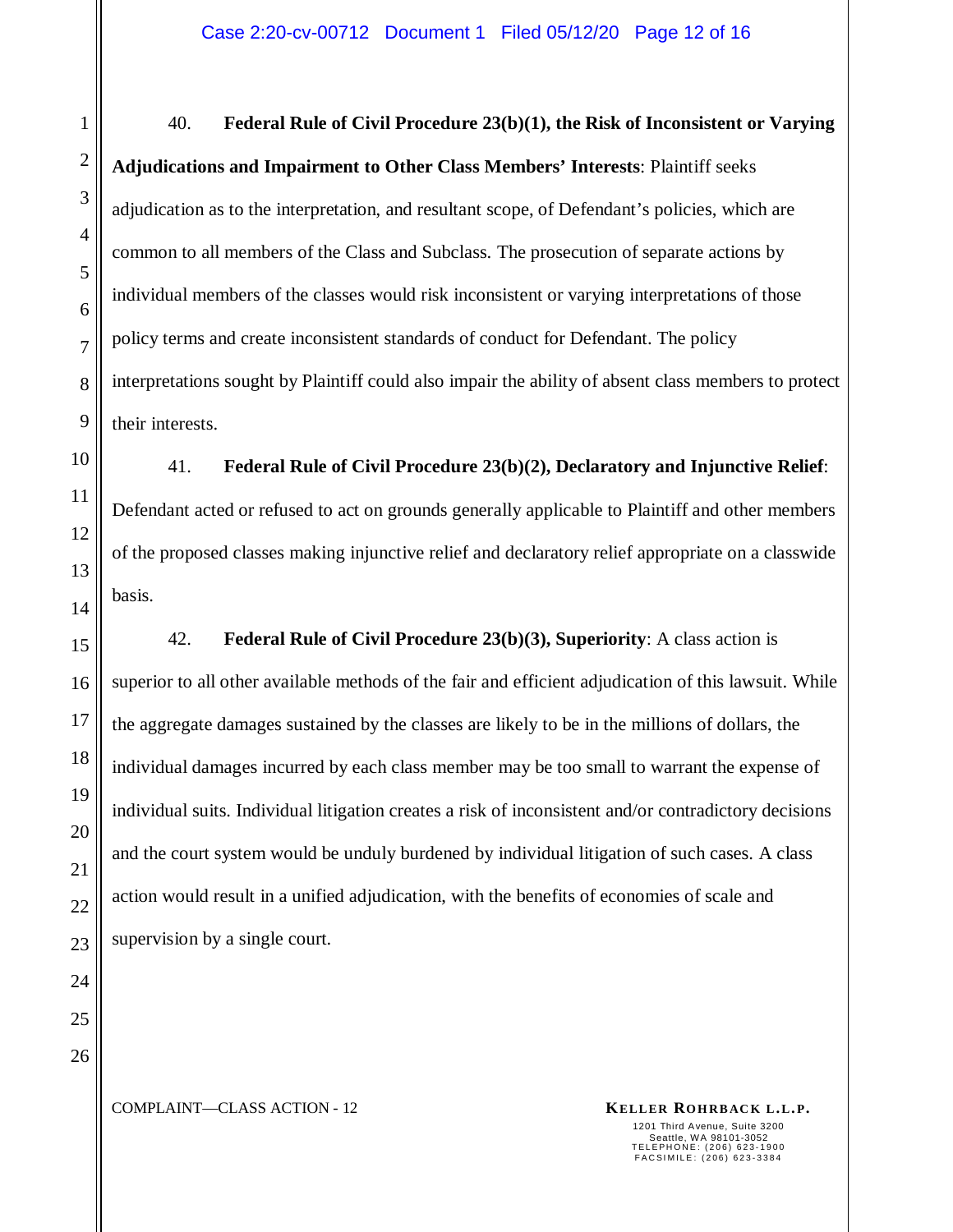|                | Case 2:20-cv-00712 Document 1 Filed 05/12/20 Page 13 of 16                                                                                                                                  |  |  |
|----------------|---------------------------------------------------------------------------------------------------------------------------------------------------------------------------------------------|--|--|
|                |                                                                                                                                                                                             |  |  |
| 1              | VI.<br><b>CAUSES OF ACTION</b>                                                                                                                                                              |  |  |
| $\overline{2}$ | <b>Count One-Declaratory Judgment</b>                                                                                                                                                       |  |  |
| 3              | (Brought on behalf of the Business Income Coverage Declaratory Relief Class,                                                                                                                |  |  |
| 4              | <b>Business Income Coverage Declaratory Relief Washington Subclass, Extended Business</b><br><b>Income Declaratory Relief Class, Extended Business Income Declaratory Relief Washington</b> |  |  |
| 5<br>6         | <b>Subclass, Extra Expense Declaratory Relief Class, Extra Expense Declaratory Relief</b><br>Washington Subclass, Civil Authority Declaratory Relief Class, and Civil Authority             |  |  |
| 7              | <b>Declaratory Relief Washington Subclass)</b>                                                                                                                                              |  |  |
| 8              | 43.<br>Previous paragraphs alleged are incorporated herein.                                                                                                                                 |  |  |
| 9              | This is a cause of action for declaratory judgment pursuant to the Declaratory<br>44.                                                                                                       |  |  |
| 10             | Judgment Act, codified at 28 U.S.C. § 2201.                                                                                                                                                 |  |  |
| 11             | 45.<br>Plaintiff brings this cause of action on behalf of the Business Income Coverage                                                                                                      |  |  |
| 12             | Declaratory Relief Class, Business Income Coverage Declaratory Relief Washington Subclass,                                                                                                  |  |  |
| 13             | Extended Business Income Declaratory Relief Class, Extended Business Income Declaratory                                                                                                     |  |  |
| 14             | Relief Washington Subclass, Extra Expense Declaratory Relief Class, and Extra Expense                                                                                                       |  |  |
| 15             | Declaratory Relief Washington Subclass, Civil Authority Declaratory Relief Class, and Civil                                                                                                 |  |  |
| 16             | Authority Declaratory Relief Washington Subclass.                                                                                                                                           |  |  |
| 17<br>18       | Plaintiff seeks a declaratory judgment declaring that Plaintiff's and class members<br>46.                                                                                                  |  |  |
| 19             | losses and expenses resulting from the interruption of their business are covered by the Policy.                                                                                            |  |  |
| 20             | Plaintiff seeks a declaratory judgment declaring that Sentinel is responsible for<br>47.                                                                                                    |  |  |
| 21             | timely and fully paying all such claims.                                                                                                                                                    |  |  |
| 22             | <b>Count Two-Breach of Contract</b>                                                                                                                                                         |  |  |
| 23             | (Brought on behalf of the Business Income Coverage Breach of Contract Class,                                                                                                                |  |  |
| 24             | <b>Business Income Coverage Breach of Contract Washington Subclass, Extended Business</b><br>Income Breach of Contract Class, Extended Business Income Breach of Contract Washington        |  |  |
| 25             | Subclass, Extra Expense Breach of Contract Class, Extra Expense Breach of Contract<br>Washington Subclass Civil Authority Breach of Contract Class, and Civil Authority Breach of           |  |  |
| 26             | <b>Contract Washington Subclass)</b>                                                                                                                                                        |  |  |
|                | <b>COMPLAINT-CLASS ACTION - 13</b><br>KELLER ROHRBACK L.L.P.                                                                                                                                |  |  |

1201 Third Avenue, Suite 3200 Seattle, WA 98101-3052 T E L E P H O N E : ( 2 0 6 ) 6 2 3 - 1 9 0 0 F A C S I M I L E : ( 2 0 6 ) 6 2 3 - 3 3 8 4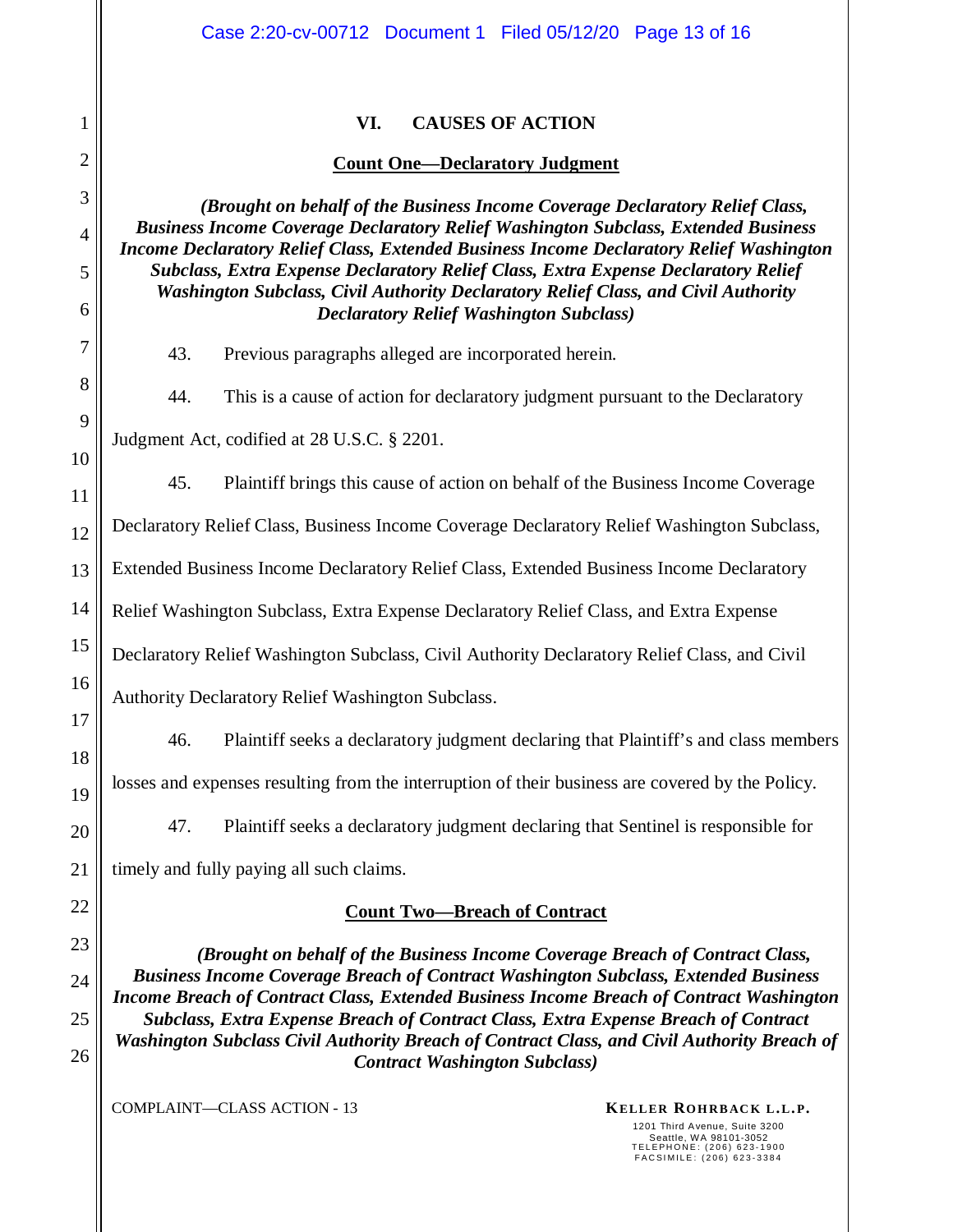#### Case 2:20-cv-00712 Document 1 Filed 05/12/20 Page 14 of 16

48. Previous paragraphs alleged are incorporated herein.

49. Plaintiff brings this cause of action on behalf of the Business Income Coverage Breach of Contract Class, Business Income Coverage Breach of Contract Washington Subclass, Extended Business Income Breach of Contract Class, Extended Business Income Breach of Contract Washington Subclass, Extra Expense Breach of Contract Class, Extra Expense Breach of Contract Washington Subclass, Civil Authority Breach of Contract Class, and Civil Authority Breach of Contract Washington Subclass.

50. The Policy is a contract under which Plaintiff and the class paid premiums to Sentinel in exchange for Sentinel's promise to pay Plaintiff and the class for all claims covered by the Policy.

51. Plaintiff has paid its insurance premiums.

52. Upon information and belief, Sentinel denied coverage for other similarly situated policyholders.

53. Denying coverage for the claim is a breach of the insurance contract.

54. Plaintiff is harmed by the breach of the insurance contract by Sentinel.

### **VII. PRAYER**

1. A declaratory judgment that the policy or policies cover Plaintiff's losses and expenses resulting from the interruption of Plaintiff's business related to COVID-19 and/or orders issued by Governor Inslee, other Governors, and/or other authorities.

2. A declaratory judgment that Defendant is responsible for timely and fully paying all such losses.

3. Damages.

1

2

3

4

5

6

7

8

9

10

11

12

13

14

15

16

17

18

19

20

21

22

23

24

25

26

**COMPLAINT—CLASS ACTION - 14 KELLER ROHRBACK L.L.P.**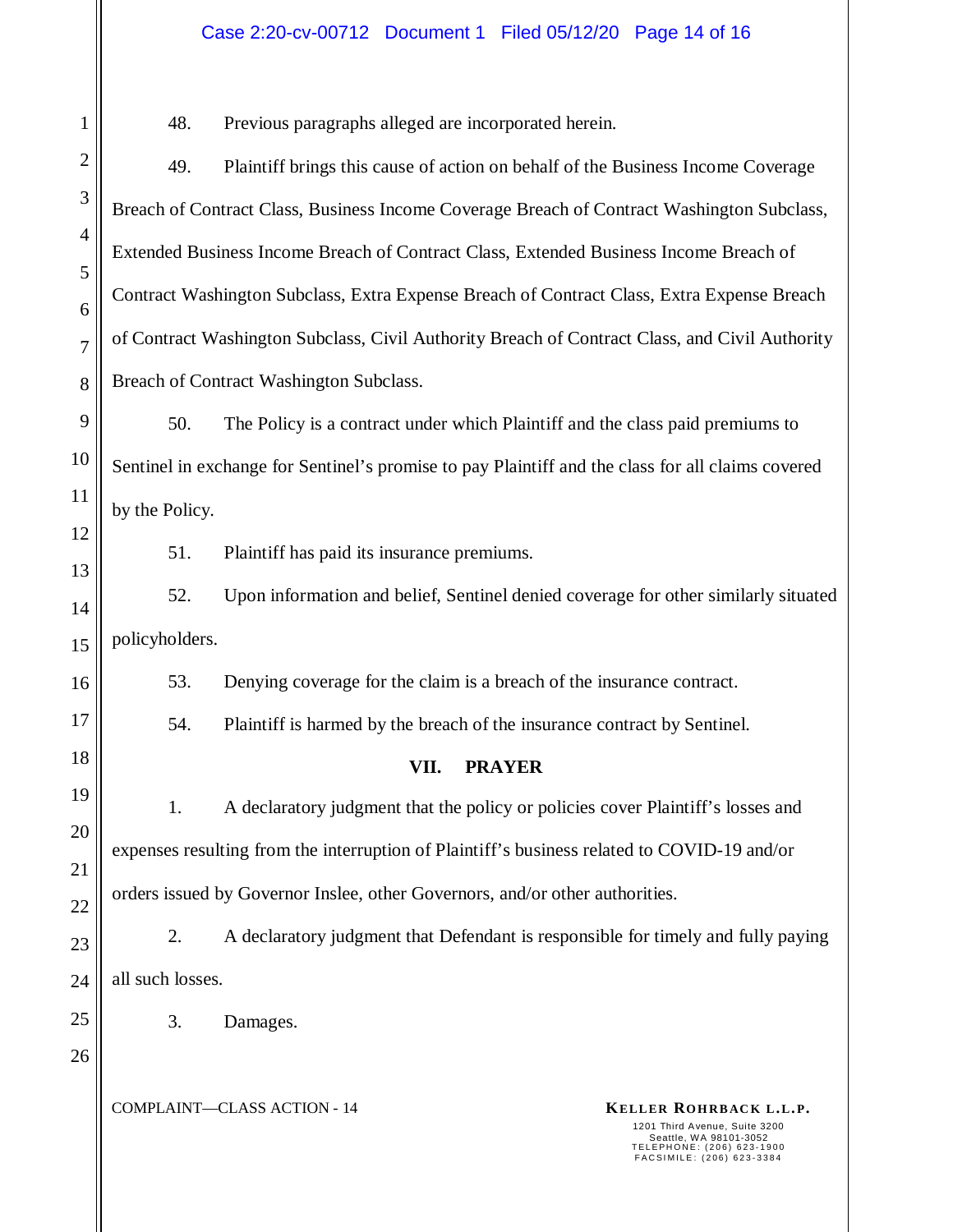4. Pre- and post-judgment interest at the highest allowable rate.

5. Reasonable attorney fees and costs.

1

2

3

4

5

6

7

8

9

10

11

12

13

14

15

16

17

18

19

20

21

22

23

24

25

26

6. Such further and other relief as the Court shall deem appropriate.

### **VIII. JURY DEMAND**

Plaintiff demands a jury trial on all claims so triable.

DATED this 12th day of May, 2020.

#### **StandardSig** KELLER ROHRBACK L.L.P.

|                             | By: <i>s/Amy Williams-Derry</i><br>By: s/ Lynn L. Sarko<br>By: <i>s/ Ian S. Birk</i><br>By: <i>s/ Gretchen Freeman Cappio</i><br>By: s/ Irene M. Hecht<br>By: s/Maureen Falecki<br>By: s/Nathan L. Nanfelt<br>Amy Williams-Derry, WSBA #28711<br>Lynn L. Sarko, WSBA #16569<br>Ian S. Birk, WSBA #31431<br>Gretchen Freeman Cappio, WSBA #29576<br>Irene M. Hecht, WSBA #11063<br>Maureen Falecki, WSBA #18569<br>Nathan Nanfelt, WSBA #45273<br>1201 Third Avenue, Suite 3200<br>Seattle, WA 98101<br>Telephone: (206) 623-1900<br>Fax: (206) 623-3384<br>Email: awilliams-derry@kellerrohrback.com<br>Email: Isarko@kellerrohrback.com<br>Email: ibirk@kellerrohrback.com<br>Email: gcappio@kellerrohrback.com<br>Email: ihecht@kellerrohrback.com<br>Email: mfalecki@kellerrohrback.com<br>Email: nnanfelt@kellerrohrback.com |
|-----------------------------|----------------------------------------------------------------------------------------------------------------------------------------------------------------------------------------------------------------------------------------------------------------------------------------------------------------------------------------------------------------------------------------------------------------------------------------------------------------------------------------------------------------------------------------------------------------------------------------------------------------------------------------------------------------------------------------------------------------------------------------------------------------------------------------------------------------------------------|
| COMPLAINT—CLASS ACTION - 15 | KELLER ROHRBACK L.L.P.<br>1201 Third Avenue, Suite 3200<br>Seattle, WA 98101-3052<br>TELEPHONE: (206) 623-1900<br>FACSIMILE: (206) 623-3384                                                                                                                                                                                                                                                                                                                                                                                                                                                                                                                                                                                                                                                                                      |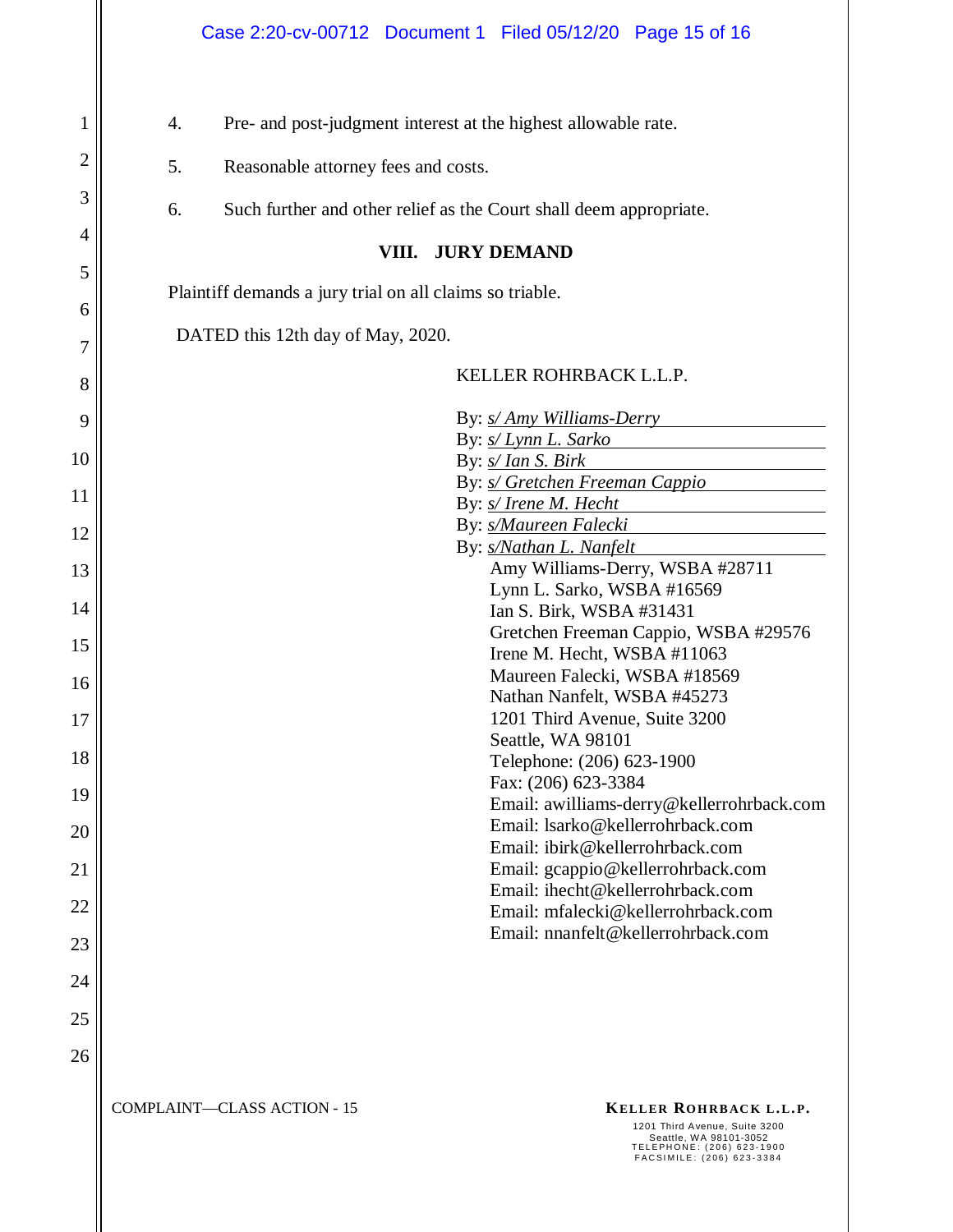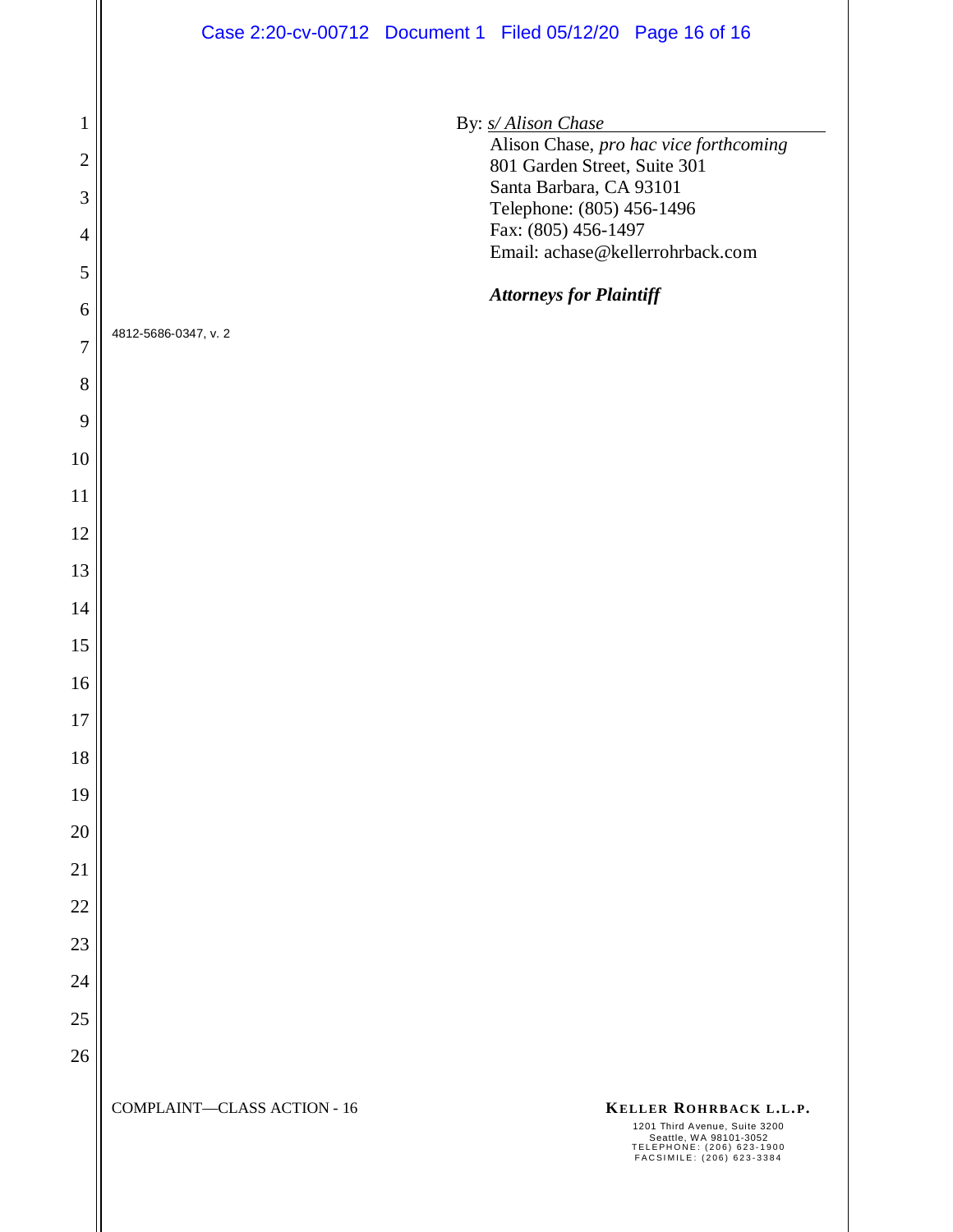# $\mathcal{H}_{\rm{H}}$   $\mathcal{H}_{\rm{H}}$   $\mathcal{H}_{\rm{H}}$   $\mathcal{H}_{\rm{H}}$   $\mathcal{H}_{\rm{H}}$   $\mathcal{H}_{\rm{H}}$   $\mathcal{H}_{\rm{H}}$   $\mathcal{H}_{\rm{H}}$   $\mathcal{H}_{\rm{H}}$   $\mathcal{H}_{\rm{H}}$   $\mathcal{H}_{\rm{H}}$   $\mathcal{H}_{\rm{H}}$   $\mathcal{H}_{\rm{H}}$   $\mathcal{H}_{\rm{H}}$   $\mathcal{H}_{\rm{H}}$   $\mathcal{H}_{\rm{H$

The JS 44 civil cover sheet and the information contained herein neither replace nor supplement the filing and service of pleadings or other papers as required by law, except as provided by local rules of court. This form,

| I. (a) PLAINTIFFS<br>GLOW MEDISPA, LLC, individually and on behalf of all others similarly<br>situated                                                                                                                                                                                                                                                                                                                                                                                                                                                                                                                                                                                     |                                                                                                                                                                                                                                                                                                                                                                                                                                                                                                                                                                                                                                                 |                                                                                                                                                                                                                                                                                                                                                                                                                                                                                                                                                                                                                                                                                                                | <b>DEFENDANTS</b>                                                                                                                                                                                                                                                                                                                                                                                                                                 | SENTINEL INSURANCE COMPANY, LIMITED                                                                                                                                                                                                                                                                                                                                                                                                                                                                                      |                                                                                                                                                                                                                                                                                                                                                                                                                                                                                                                                                                                                                                                                                                                                                             |  |
|--------------------------------------------------------------------------------------------------------------------------------------------------------------------------------------------------------------------------------------------------------------------------------------------------------------------------------------------------------------------------------------------------------------------------------------------------------------------------------------------------------------------------------------------------------------------------------------------------------------------------------------------------------------------------------------------|-------------------------------------------------------------------------------------------------------------------------------------------------------------------------------------------------------------------------------------------------------------------------------------------------------------------------------------------------------------------------------------------------------------------------------------------------------------------------------------------------------------------------------------------------------------------------------------------------------------------------------------------------|----------------------------------------------------------------------------------------------------------------------------------------------------------------------------------------------------------------------------------------------------------------------------------------------------------------------------------------------------------------------------------------------------------------------------------------------------------------------------------------------------------------------------------------------------------------------------------------------------------------------------------------------------------------------------------------------------------------|---------------------------------------------------------------------------------------------------------------------------------------------------------------------------------------------------------------------------------------------------------------------------------------------------------------------------------------------------------------------------------------------------------------------------------------------------|--------------------------------------------------------------------------------------------------------------------------------------------------------------------------------------------------------------------------------------------------------------------------------------------------------------------------------------------------------------------------------------------------------------------------------------------------------------------------------------------------------------------------|-------------------------------------------------------------------------------------------------------------------------------------------------------------------------------------------------------------------------------------------------------------------------------------------------------------------------------------------------------------------------------------------------------------------------------------------------------------------------------------------------------------------------------------------------------------------------------------------------------------------------------------------------------------------------------------------------------------------------------------------------------------|--|
| King County, WA<br><b>(b)</b> County of Residence of First Listed Plaintiff<br>(EXCEPT IN U.S. PLAINTIFF CASES)                                                                                                                                                                                                                                                                                                                                                                                                                                                                                                                                                                            |                                                                                                                                                                                                                                                                                                                                                                                                                                                                                                                                                                                                                                                 |                                                                                                                                                                                                                                                                                                                                                                                                                                                                                                                                                                                                                                                                                                                | NOTE:                                                                                                                                                                                                                                                                                                                                                                                                                                             | Hartford County, CT<br>County of Residence of First Listed Defendant<br>(IN U.S. PLAINTIFF CASES ONLY)<br>IN LAND CONDEMNATION CASES, USE THE LOCATION OF THE TRACT OF LAND INVOLVED.                                                                                                                                                                                                                                                                                                                                    |                                                                                                                                                                                                                                                                                                                                                                                                                                                                                                                                                                                                                                                                                                                                                             |  |
| <b>KELLER ROHRBACK L.L.P.</b><br>1201 Third Avenue, Suite 3200, Seattle, WA 98101<br>$(206)$ 623-1900                                                                                                                                                                                                                                                                                                                                                                                                                                                                                                                                                                                      | (C) Attorneys (Firm Name, Address, and Telephone Number)                                                                                                                                                                                                                                                                                                                                                                                                                                                                                                                                                                                        |                                                                                                                                                                                                                                                                                                                                                                                                                                                                                                                                                                                                                                                                                                                | Attorneys (If Known)                                                                                                                                                                                                                                                                                                                                                                                                                              |                                                                                                                                                                                                                                                                                                                                                                                                                                                                                                                          |                                                                                                                                                                                                                                                                                                                                                                                                                                                                                                                                                                                                                                                                                                                                                             |  |
| <b>II. BASIS OF JURISDICTION</b> (Place an "X" in One Box Only)                                                                                                                                                                                                                                                                                                                                                                                                                                                                                                                                                                                                                            |                                                                                                                                                                                                                                                                                                                                                                                                                                                                                                                                                                                                                                                 |                                                                                                                                                                                                                                                                                                                                                                                                                                                                                                                                                                                                                                                                                                                |                                                                                                                                                                                                                                                                                                                                                                                                                                                   |                                                                                                                                                                                                                                                                                                                                                                                                                                                                                                                          | <b>III. CITIZENSHIP OF PRINCIPAL PARTIES</b> (Place an "X" in One Box for Plaintiff                                                                                                                                                                                                                                                                                                                                                                                                                                                                                                                                                                                                                                                                         |  |
| $\Box$ 1 U.S. Government<br>Plaintiff                                                                                                                                                                                                                                                                                                                                                                                                                                                                                                                                                                                                                                                      | <b>3</b> Federal Question<br>(U.S. Government Not a Party)                                                                                                                                                                                                                                                                                                                                                                                                                                                                                                                                                                                      |                                                                                                                                                                                                                                                                                                                                                                                                                                                                                                                                                                                                                                                                                                                | (For Diversity Cases Only)<br><b>PTF</b><br>Citizen of This State<br>$\mathbf{X}$ 1                                                                                                                                                                                                                                                                                                                                                               | <b>DEF</b><br>Incorporated or Principal Place<br>$\Box$ 1<br>of Business In This State                                                                                                                                                                                                                                                                                                                                                                                                                                   | and One Box for Defendant)<br>PTF<br>DEF<br>$\Box$ 4<br>$\Box$ 4                                                                                                                                                                                                                                                                                                                                                                                                                                                                                                                                                                                                                                                                                            |  |
| $\Box$ 2 U.S. Government<br>Defendant                                                                                                                                                                                                                                                                                                                                                                                                                                                                                                                                                                                                                                                      | $\mathbf{X}$ 4 Diversity<br>(Indicate Citizenship of Parties in Item III)                                                                                                                                                                                                                                                                                                                                                                                                                                                                                                                                                                       |                                                                                                                                                                                                                                                                                                                                                                                                                                                                                                                                                                                                                                                                                                                | Citizen of Another State                                                                                                                                                                                                                                                                                                                                                                                                                          | $\Box$ 2<br>$\Box$ 2 Incorporated <i>and</i> Principal Place<br>of Business In Another State                                                                                                                                                                                                                                                                                                                                                                                                                             | $\mathbf{X}$ 5<br>$\Box$ 5                                                                                                                                                                                                                                                                                                                                                                                                                                                                                                                                                                                                                                                                                                                                  |  |
|                                                                                                                                                                                                                                                                                                                                                                                                                                                                                                                                                                                                                                                                                            |                                                                                                                                                                                                                                                                                                                                                                                                                                                                                                                                                                                                                                                 |                                                                                                                                                                                                                                                                                                                                                                                                                                                                                                                                                                                                                                                                                                                | Citizen or Subject of a<br>Foreign Country                                                                                                                                                                                                                                                                                                                                                                                                        | Foreign Nation<br>$\Box$ 3<br>$\Box$ 3                                                                                                                                                                                                                                                                                                                                                                                                                                                                                   | $\Box$ 6<br>$\Box$ 6                                                                                                                                                                                                                                                                                                                                                                                                                                                                                                                                                                                                                                                                                                                                        |  |
| <b>IV. NATURE OF SUIT</b> (Place an "X" in One Box Only)                                                                                                                                                                                                                                                                                                                                                                                                                                                                                                                                                                                                                                   |                                                                                                                                                                                                                                                                                                                                                                                                                                                                                                                                                                                                                                                 |                                                                                                                                                                                                                                                                                                                                                                                                                                                                                                                                                                                                                                                                                                                |                                                                                                                                                                                                                                                                                                                                                                                                                                                   |                                                                                                                                                                                                                                                                                                                                                                                                                                                                                                                          | Click here for: Nature of Suit Code Descriptions.                                                                                                                                                                                                                                                                                                                                                                                                                                                                                                                                                                                                                                                                                                           |  |
| <b>CONTRACT</b><br>$\mathbf{\times}$ 110 Insurance<br>$\Box$ 120 Marine<br>$\Box$ 130 Miller Act<br>$\Box$ 140 Negotiable Instrument<br>$\Box$ 150 Recovery of Overpayment<br>& Enforcement of Judgment<br>151 Medicare Act<br>$\Box$ 152 Recovery of Defaulted<br><b>Student Loans</b><br>(Excludes Veterans)<br>$\Box$ 153 Recovery of Overpayment<br>of Veteran's Benefits<br>$\Box$ 160 Stockholders' Suits<br>190 Other Contract<br>195 Contract Product Liability<br>$\Box$ 196 Franchise<br><b>REAL PROPERTY</b><br>210 Land Condemnation<br>220 Foreclosure<br>$\Box$ 230 Rent Lease & Ejectment<br>240 Torts to Land<br>245 Tort Product Liability<br>290 All Other Real Property | <b>TORTS</b><br>PERSONAL INJURY<br>$\Box$ 310 Airplane<br>315 Airplane Product<br>Liability<br>$\Box$ 320 Assault, Libel &<br>Slander<br>□ 330 Federal Employers'<br>Liability<br>340 Marine<br>345 Marine Product<br>Liability<br>□ 350 Motor Vehicle<br>□ 355 Motor Vehicle<br><b>Product Liability</b><br>360 Other Personal<br>Injury<br>362 Personal Injury -<br>Medical Malpractice<br><b>CIVIL RIGHTS</b><br>$\Box$ 440 Other Civil Rights<br>$\Box$ 441 Voting<br>$\Box$ 442 Employment<br>$\Box$ 443 Housing/<br>Accommodations<br>445 Amer. w/Disabilities<br>Employment<br>$\Box$ 446 Amer. w/Disabilities<br>Other<br>448 Education | <b>PERSONAL INJURY</b><br>$\Box$ 365 Personal Injury -<br>Product Liability<br>367 Health Care/<br>Pharmaceutical<br>Personal Injury<br>Product Liability<br>□ 368 Asbestos Personal<br><b>Injury Product</b><br>Liability<br>PERSONAL PROPERTY<br>□ 370 Other Fraud<br>$\Box$ 371 Truth in Lending<br>380 Other Personal<br>Property Damage<br>□ 385 Property Damage<br>Product Liability<br><b>PRISONER PETITIONS</b><br><b>Habeas Corpus:</b><br>1 463 Alien Detainee<br>$\Box$ 510 Motions to Vacate<br>Sentence<br>□ 530 General<br>535 Death Penalty<br>Other:<br>$\Box$ 540 Mandamus & Other<br>$\Box$ 550 Civil Rights<br>555 Prison Condition<br>560 Civil Detainee -<br>Conditions of<br>Confinement | <b>FORFEITURE/PENALTY</b><br>□ 625 Drug Related Seizure<br>of Property 21 USC 881<br>$\Box$ 690 Other<br><b>LABOR</b><br>710 Fair Labor Standards<br>Act<br>720 Labor/Management<br>Relations<br>740 Railway Labor Act<br>751 Family and Medical<br>Leave Act<br>790 Other Labor Litigation<br>791 Employee Retirement<br>Income Security Act<br><b>IMMIGRATION</b><br>1462 Naturalization Application<br>$\Box$ 465 Other Immigration<br>Actions | <b>BANKRUPTCY</b><br>$\Box$ 422 Appeal 28 USC 158<br>1 423 Withdrawal<br>28 USC 157<br><b>PROPERTY RIGHTS</b><br>$\Box$ 820 Copyrights<br>30 Patent<br>335 Patent - Abbreviated<br>New Drug Application<br>□ 840 Trademark<br><b>SOCIAL SECURITY</b><br>$\Box$ 861 HIA (1395ff)<br><b>1 862 Black Lung (923)</b><br>$\Box$ 863 DIWC/DIWW (405(g))<br>□ 864 SSID Title XVI<br>$\Box$ 865 RSI (405(g))<br><b>FEDERAL TAX SUITS</b><br>□ 870 Taxes (U.S. Plaintiff<br>or Defendant)<br>□ 871 IRS-Third Party<br>26 USC 7609 | <b>OTHER STATUTES</b><br>375 False Claims Act<br>□ 376 Qui Tam (31 USC<br>3729(a)<br>400 State Reapportionment<br>$\Box$ 410 Antitrust<br>$\Box$ 430 Banks and Banking<br>$\Box$ 450 Commerce<br>$\Box$ 460 Deportation<br>□ 470 Racketeer Influenced and<br>Corrupt Organizations<br>□ 480 Consumer Credit<br>(15 USC 1681 or 1692)<br>485 Telephone Consumer<br>Protection Act<br>□ 490 Cable/Sat TV<br>□ 850 Securities/Commodities/<br>Exchange<br>390 Other Statutory Actions<br>□ 891 Agricultural Acts<br>□ 893 Environmental Matters<br>□ 895 Freedom of Information<br>Act<br>□ 896 Arbitration<br>□ 899 Administrative Procedure<br>Act/Review or Appeal of<br><b>Agency Decision</b><br>$\Box$ 950 Constitutionality of<br><b>State Statutes</b> |  |
| V. ORIGIN (Place an "X" in One Box Only)<br>$\mathbf{X}$ 1 Original<br>Proceeding                                                                                                                                                                                                                                                                                                                                                                                                                                                                                                                                                                                                          | $\Box$ 2 Removed from<br>$\Box$ 3<br>State Court                                                                                                                                                                                                                                                                                                                                                                                                                                                                                                                                                                                                | Remanded from<br>Appellate Court                                                                                                                                                                                                                                                                                                                                                                                                                                                                                                                                                                                                                                                                               | $\Box$ 4 Reinstated or<br>$\square$ 5<br>Reopened<br>(specify)                                                                                                                                                                                                                                                                                                                                                                                    | Multidistrict<br>$\Box$ 6<br>Transferred from<br>Litigation -<br><b>Another District</b><br>Transfer                                                                                                                                                                                                                                                                                                                                                                                                                     | $\Box$ 8 Multidistrict<br>Litigation -<br>Direct File                                                                                                                                                                                                                                                                                                                                                                                                                                                                                                                                                                                                                                                                                                       |  |
| VI. CAUSE OF ACTION                                                                                                                                                                                                                                                                                                                                                                                                                                                                                                                                                                                                                                                                        | Brief description of cause:<br>Insurance bad faith                                                                                                                                                                                                                                                                                                                                                                                                                                                                                                                                                                                              |                                                                                                                                                                                                                                                                                                                                                                                                                                                                                                                                                                                                                                                                                                                | Cite the U.S. Civil Statute under which you are filing (Do not cite jurisdictional statutes unless diversity):<br>28 U.S.C. § 1391(b)                                                                                                                                                                                                                                                                                                             |                                                                                                                                                                                                                                                                                                                                                                                                                                                                                                                          |                                                                                                                                                                                                                                                                                                                                                                                                                                                                                                                                                                                                                                                                                                                                                             |  |
| VII. REQUESTED IN<br><b>COMPLAINT:</b>                                                                                                                                                                                                                                                                                                                                                                                                                                                                                                                                                                                                                                                     | <b>EX</b> CHECK IF THIS IS A CLASS ACTION<br>UNDER RULE 23, F.R.Cv.P.                                                                                                                                                                                                                                                                                                                                                                                                                                                                                                                                                                           |                                                                                                                                                                                                                                                                                                                                                                                                                                                                                                                                                                                                                                                                                                                | <b>DEMAND \$</b>                                                                                                                                                                                                                                                                                                                                                                                                                                  | <b>JURY DEMAND:</b>                                                                                                                                                                                                                                                                                                                                                                                                                                                                                                      | CHECK YES only if demanded in complaint:<br>X Yes<br>$\Box$ No                                                                                                                                                                                                                                                                                                                                                                                                                                                                                                                                                                                                                                                                                              |  |
| VIII. RELATED CASE(S)<br><b>IF ANY</b>                                                                                                                                                                                                                                                                                                                                                                                                                                                                                                                                                                                                                                                     | (See instructions):                                                                                                                                                                                                                                                                                                                                                                                                                                                                                                                                                                                                                             | JUDGE J. Richard Creatura                                                                                                                                                                                                                                                                                                                                                                                                                                                                                                                                                                                                                                                                                      |                                                                                                                                                                                                                                                                                                                                                                                                                                                   | <b>DOCKET NUMBER</b>                                                                                                                                                                                                                                                                                                                                                                                                                                                                                                     | 2:20-cv-00627-JRC                                                                                                                                                                                                                                                                                                                                                                                                                                                                                                                                                                                                                                                                                                                                           |  |
| <b>DATE</b><br>05/12/2012                                                                                                                                                                                                                                                                                                                                                                                                                                                                                                                                                                                                                                                                  |                                                                                                                                                                                                                                                                                                                                                                                                                                                                                                                                                                                                                                                 | SIGNATURE OF ATTORNEY OF RECORD<br>s/ Amy Williams-Derry                                                                                                                                                                                                                                                                                                                                                                                                                                                                                                                                                                                                                                                       |                                                                                                                                                                                                                                                                                                                                                                                                                                                   |                                                                                                                                                                                                                                                                                                                                                                                                                                                                                                                          |                                                                                                                                                                                                                                                                                                                                                                                                                                                                                                                                                                                                                                                                                                                                                             |  |
| <b>FOR OFFICE USE ONLY</b><br>RECEIPT#                                                                                                                                                                                                                                                                                                                                                                                                                                                                                                                                                                                                                                                     | <b>AMOUNT</b>                                                                                                                                                                                                                                                                                                                                                                                                                                                                                                                                                                                                                                   | <b>APPLYING IFP</b>                                                                                                                                                                                                                                                                                                                                                                                                                                                                                                                                                                                                                                                                                            | <b>JUDGE</b>                                                                                                                                                                                                                                                                                                                                                                                                                                      | MAG. JUDGE                                                                                                                                                                                                                                                                                                                                                                                                                                                                                                               |                                                                                                                                                                                                                                                                                                                                                                                                                                                                                                                                                                                                                                                                                                                                                             |  |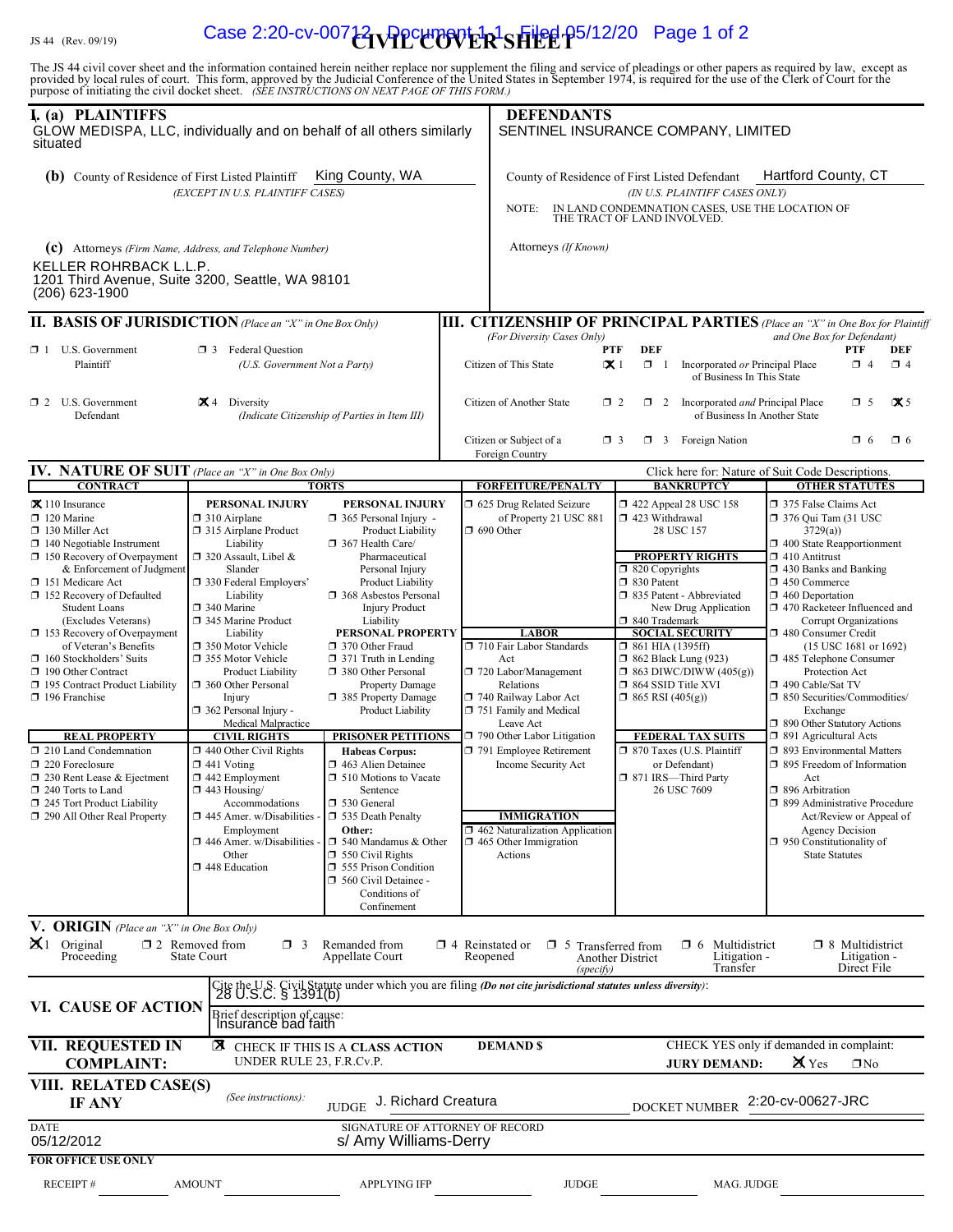#### INSTRUCTIONS FOR ATTORNEYS COMPLETING CIVIL COVER SHEET FORM JS 44

Authority For Civil Cover Sheet

The JS 44 civil cover sheet and the information contained herein neither replaces nor supplements the filings and service of pleading or other papers as required by law, except as provided by local rules of court. This form, approved by the Judicial Conference of the United States in September 1974, is required for the use of the Clerk of Court for the purpose of initiating the civil docket sheet. Consequently, a civil cover sheet is submitted to the Clerk of Court for each civil complaint filed. The attorney filing a case should complete the form as follows:

- **I.(a)** Plaintiffs-Defendants. Enter names (last, first, middle initial) of plaintiff and defendant. If the plaintiff or defendant is a government agency, use only the full name or standard abbreviations. If the plaintiff or defendant is an official within a government agency, identify first the agency and then the official, giving both name and title.
- (b) County of Residence. For each civil case filed, except U.S. plaintiff cases, enter the name of the county where the first listed plaintiff resides at the time of filing. In U.S. plaintiff cases, enter the name of the county in which the first listed defendant resides at the time of filing. (NOTE: In land condemnation cases, the county of residence of the "defendant" is the location of the tract of land involved.)
- (c) Attorneys. Enter the firm name, address, telephone number, and attorney of record. If there are several attorneys, list them on an attachment, noting in this section "(see attachment)".

**II.** Jurisdiction. The basis of jurisdiction is set forth under Rule 8(a), F.R.Cv.P., which requires that jurisdictions be shown in pleadings. Place an "X" in one of the boxes. If there is more than one basis of jurisdiction, precedence is given in the order shown below.

United States plaintiff. (1) Jurisdiction based on 28 U.S.C. 1345 and 1348. Suits by agencies and officers of the United States are included here. United States defendant. (2) When the plaintiff is suing the United States, its officers or agencies, place an "X" in this box.

Federal question. (3) This refers to suits under 28 U.S.C. 1331, where jurisdiction arises under the Constitution of the United States, an amendment to the Constitution, an act of Congress or a treaty of the United States. In cases where the U.S. is a party, the U.S. plaintiff or defendant code takes precedence, and box 1 or 2 should be marked.

Diversity of citizenship. (4) This refers to suits under 28 U.S.C. 1332, where parties are citizens of different states. When Box 4 is checked, the citizenship of the different parties must be checked. (See Section III below; NOTE: federal question actions take precedence over diversity cases.)

- III. Residence (citizenship) of Principal Parties. This section of the JS 44 is to be completed if diversity of citizenship was indicated above. Mark this section for each principal party.
- IV. Nature of Suit. Place an "X" in the appropriate box. If there are multiple nature of suit codes associated with the case, pick the nature of suit code that is most applicable. Click here for: Nature of Suit Code Descriptions.
- V. Origin. Place an "X" in one of the seven boxes.

Original Proceedings. (1) Cases which originate in the United States district courts.

Removed from State Court. (2) Proceedings initiated in state courts may be removed to the district courts under Title 28 U.S.C., Section 1441. Remanded from Appellate Court. (3) Check this box for cases remanded to the district court for further action. Use the date of remand as the filing date.

Reinstated or Reopened. (4) Check this box for cases reinstated or reopened in the district court. Use the reopening date as the filing date. Transferred from Another District. (5) For cases transferred under Title 28 U.S.C. Section 1404(a). Do not use this for within district transfers or multidistrict litigation transfers.

Multidistrict Litigation – Transfer. (6) Check this box when a multidistrict case is transferred into the district under authority of Title 28 U.S.C. Section  $1407$ .

Multidistrict Litigation – Direct File. (8) Check this box when a multidistrict case is filed in the same district as the Master MDL docket. PLEASE NOTE THAT THERE IS NOT AN ORIGIN CODE 7. Origin Code 7 was used for historical records and is no longer relevant due to changes in statue.

- VI. Cause of Action. Report the civil statute directly related to the cause of action and give a brief description of the cause. Do not cite jurisdictional statutes unless diversity. Example: U.S. Civil Statute: 47 USC 553 Brief Description: Unauthorized reception of cable service
- VII. Requested in Complaint. Class Action. Place an "X" in this box if you are filing a class action under Rule 23, F.R.Cv.P. Demand. In this space enter the actual dollar amount being demanded or indicate other demand, such as a preliminary injunction. Jury Demand. Check the appropriate box to indicate whether or not a jury is being demanded.
- VIII. Related Cases. This section of the JS 44 is used to reference related pending cases, if any. If there are related pending cases, insert the docket numbers and the corresponding judge names for such cases.

Date and Attorney Signature. Date and sign the civil cover sheet.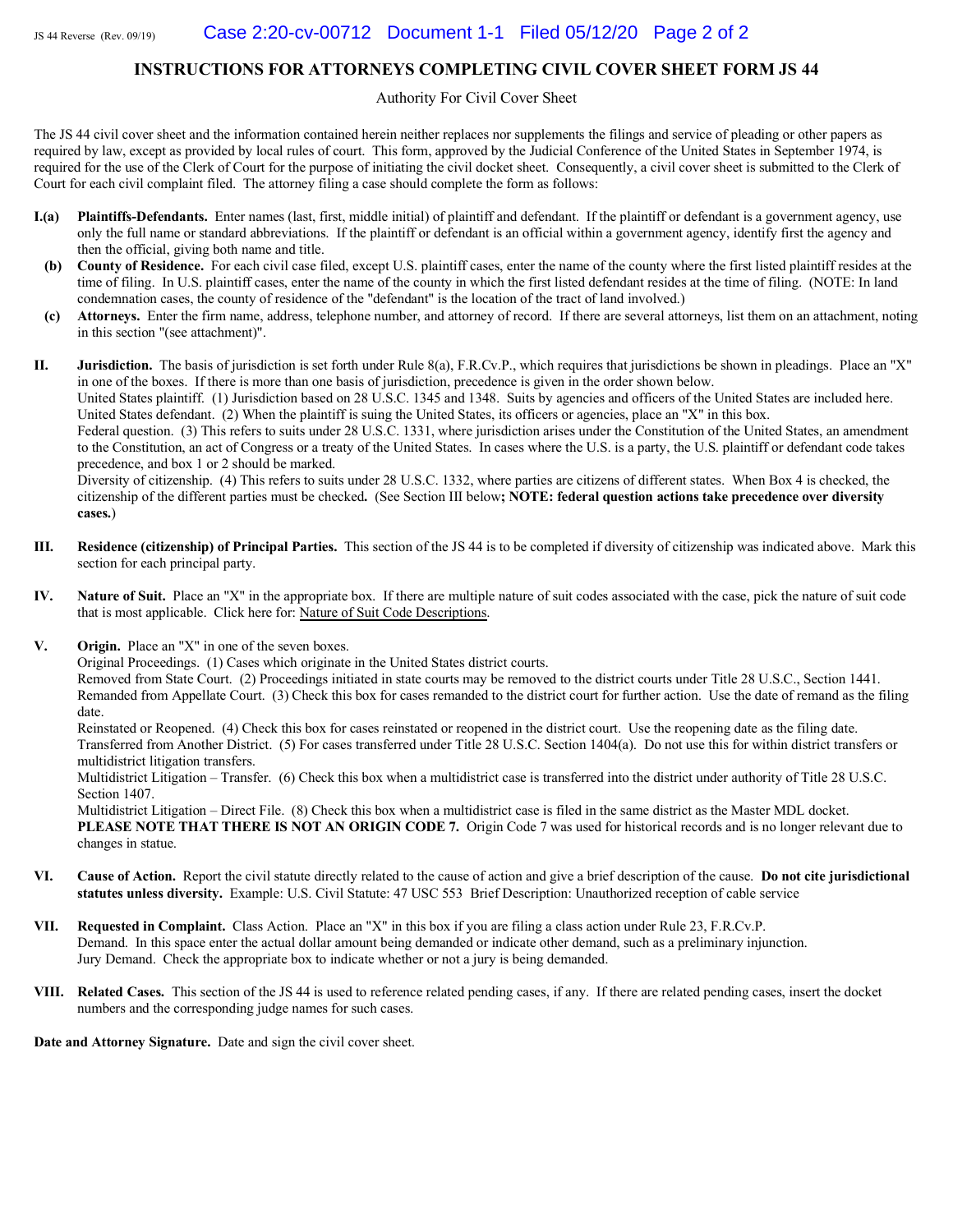Case 2:20-cv-00712 Document 1-2 Filed 05/12/20 Page 1 of 2

AO 440 (Rev. 06/12) Summons in a Civil Action

## UNITED STATES DISTRICT COURT

for the

Western District of Washington

)

GLOW MEDISPA, LLC, individually and on behalf of all others similarly situated,

Civil Action No.

**SUMMONS IN A CIVIL ACTION**

To: *(Defendant's name and address)* SENTINEL INSURANCE COMPANY LTD ONE HARTFORD PLAZA HARTFORD, CT 06115

A lawsuit has been filed against you.

Within 21 days after service of this summons on you (not counting the day you received it) — or 60 days if you are the United States or a United States agency, or an officer or employee of the United States described in Fed. R. Civ. P. 12 (a)(2) or (3) — you must serve on the plaintiff an answer to the attached complaint or a motion under Rule 12 of the Federal Rules of Civil Procedure. The answer or motion must be served on the plaintiff or plaintiff's attorney, whose name and address are:

Amy Williams-Derry, Lynn L. Sarko, Ian S. Birk, Gretchen Freeman Cappio, Irene M. Hecht, Maureen Falecki, Nathan Nanfelt KELLER ROHRBACK L.L.P. 1201 Third Avenue, Suite 3200 Seattle, WA 98101

If you fail to respond, judgment by default will be entered against you for the relief demanded in the complaint. You also must file your answer or motion with the court.

*CLERK OF COURT*

Date:

*Signature of Clerk or Deputy Clerk*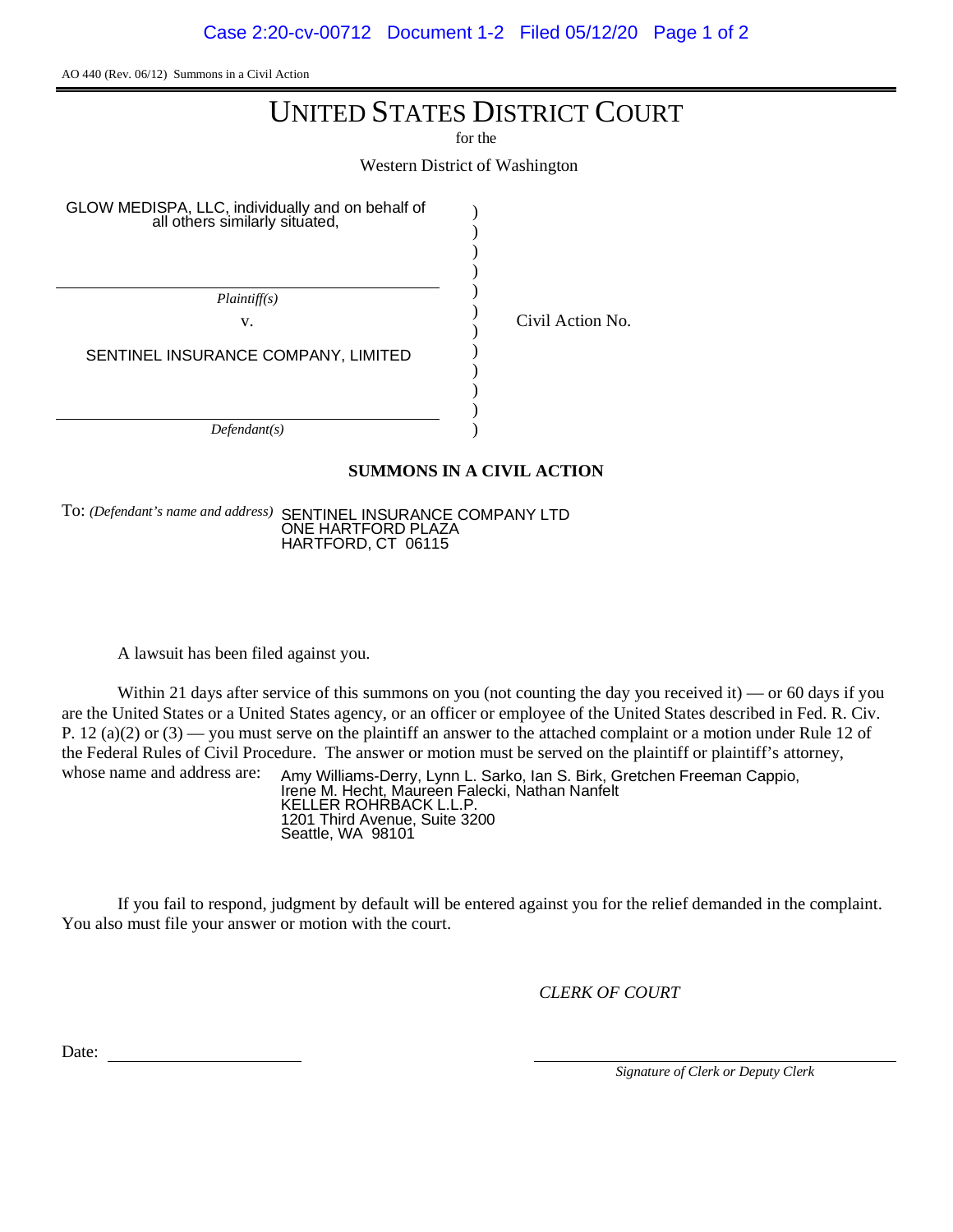AO 440 (Rev. 06/12) Summons in a Civil Action (Page 2)

Civil Action No.

#### **PROOF OF SERVICE**

#### *(This section should not be filed with the court unless required by Fed. R. Civ. P. 4 (l))*

| was received by me on (date)                                                       |                                                                                             |                                                              |          |  |
|------------------------------------------------------------------------------------|---------------------------------------------------------------------------------------------|--------------------------------------------------------------|----------|--|
|                                                                                    | $\Box$ I personally served the summons on the individual at (place)                         |                                                              |          |  |
|                                                                                    |                                                                                             | on $(data)$                                                  | ; or     |  |
|                                                                                    | $\Box$ I left the summons at the individual's residence or usual place of abode with (name) |                                                              |          |  |
|                                                                                    |                                                                                             | , a person of suitable age and discretion who resides there, |          |  |
| on $(data)$                                                                        | , and mailed a copy to the individual's last known address; or                              |                                                              |          |  |
| $\Box$ I served the summons on (name of individual)                                |                                                                                             | <u> 1989 - Johann Stoff, Amerikaansk politiker (</u>         | , who is |  |
| designated by law to accept service of process on behalf of (name of organization) |                                                                                             |                                                              |          |  |
|                                                                                    |                                                                                             | on $(data)$                                                  | ; or     |  |
| $\Box$ I returned the summons unexecuted because                                   |                                                                                             | <u> 1989 - Johann Barbara, martin a</u>                      | ; or     |  |
| $\Box$ Other (specify):                                                            |                                                                                             |                                                              |          |  |
| My fees are \$                                                                     | for travel and \$                                                                           | for services, for a total of \$                              | 0.00     |  |
|                                                                                    | I declare under penalty of perjury that this information is true.                           |                                                              |          |  |
|                                                                                    |                                                                                             |                                                              |          |  |
|                                                                                    |                                                                                             | Server's signature                                           |          |  |
|                                                                                    |                                                                                             | Printed name and title                                       |          |  |

*Server's address*

Additional information regarding attempted service, etc: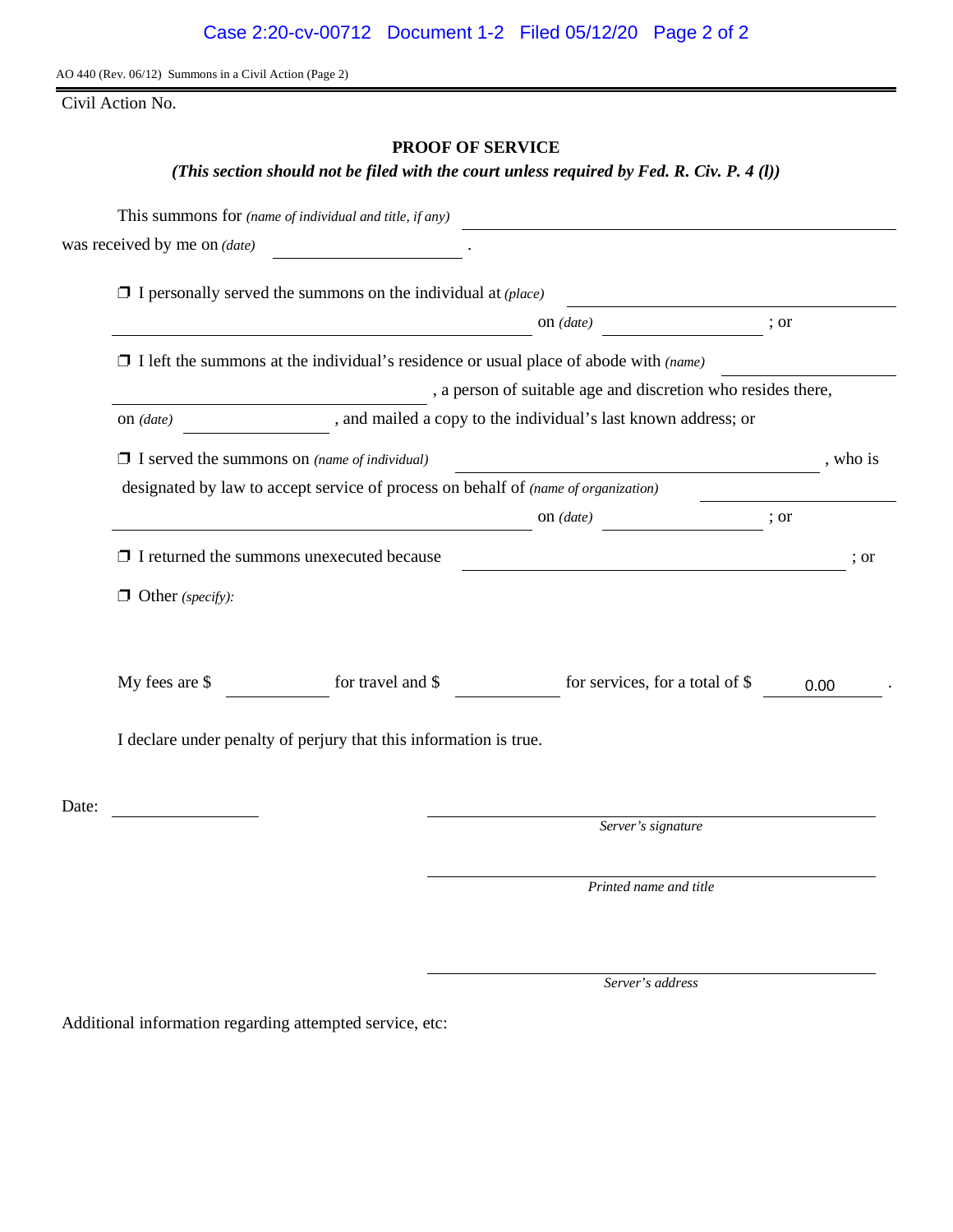|          | Case 2:20-cv-00712 Document 1-3 Filed 05/12/20 Page 1 of 3                                              |  |  |  |
|----------|---------------------------------------------------------------------------------------------------------|--|--|--|
|          |                                                                                                         |  |  |  |
| 1        |                                                                                                         |  |  |  |
| 2        |                                                                                                         |  |  |  |
| 3        |                                                                                                         |  |  |  |
| 4        |                                                                                                         |  |  |  |
| 5        |                                                                                                         |  |  |  |
| 6        |                                                                                                         |  |  |  |
| 7        | UNITED STATES DISTRICT COURT                                                                            |  |  |  |
| 8        | WESTERN DISTRICT OF WASHINGTON AT SEATTLE                                                               |  |  |  |
| 9        | GLOW MEDISPA, LLC, individually and on                                                                  |  |  |  |
| 10       | behalf of all others similarly situated,<br>No.                                                         |  |  |  |
| 11       | Plaintiff,<br><b>NOTICE OF RELATED CASES</b>                                                            |  |  |  |
| 12       | V.                                                                                                      |  |  |  |
| 13       | SENTINEL INSURANCE COMPANY,<br>LIMITED,                                                                 |  |  |  |
| 14       | Defendant.                                                                                              |  |  |  |
| 15       |                                                                                                         |  |  |  |
| 16       | The below-listed cases against Hartford Casualty Insurance Company and Sentinel                         |  |  |  |
| 17       | Insurance Company involve similar claims and arise out of similar policy forms used by                  |  |  |  |
| 18       | Hartford-related insurers as the above captioned-action. All five actions are against an insurer        |  |  |  |
| 19<br>20 | within the same Hartford corporate family. On information and belief, the ultimate corporate            |  |  |  |
| 21       | parent of both Sentinel Insurance Company, Limited and Hartford Casualty Insurance Company              |  |  |  |
| 22       | is The Hartford Financial Services Group, Inc. In addition to similar claims against a similar or       |  |  |  |
| 23       | affiliated defendant, there is also a similar nature of relief requested by the plaintiff in the above- |  |  |  |
| 24       | captioned action and the cases listed below. Accordingly, it appears likely that there could be an      |  |  |  |
| 25       | unduly burdensome duplication of labor and expense and potential for conflicting results if the         |  |  |  |
| 26       |                                                                                                         |  |  |  |

cases listed below are conducted before different judges.

**KELLER ROHRBACK L.L.P.**<br>**KELLER ROHRBACK L.L.P.** 

1201 Third Avenue, Suite 3200 Seattle, WA 98101-3052 T E L E P H O N E : ( 2 0 6 ) 6 2 3 - 1 9 0 0 F A C S I M I L E : ( 2 0 6 ) 6 2 3 - 3 3 8 4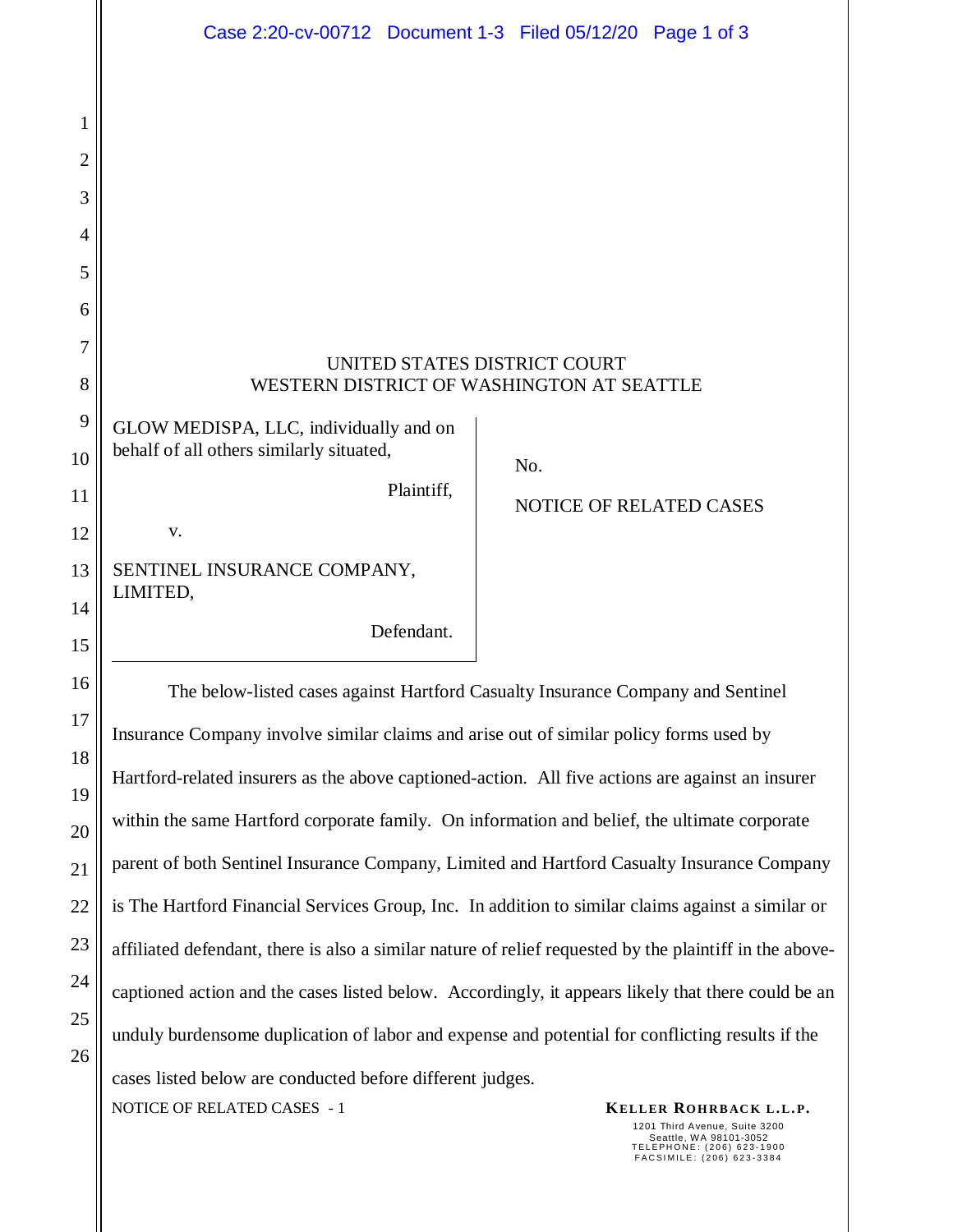### Case 2:20-cv-00712 Document 1-3 Filed 05/12/20 Page 2 of 3

Pursuant to LCR 3(g), the undersigned counsel therefore notifies the Clerk of Court of

the following potentially related cases:

1

2

| 3              |                                                                         |                                    |                                                                                                                                             |  |
|----------------|-------------------------------------------------------------------------|------------------------------------|---------------------------------------------------------------------------------------------------------------------------------------------|--|
|                | <b>Case Name</b>                                                        | Judge                              | Case No.                                                                                                                                    |  |
| $\overline{4}$ | Mario D. Chorak, DMD, P.S. v. Hartford                                  | J. Richard Creatura                | W.D. WA 2:20-cv-                                                                                                                            |  |
| 5              | <b>Casualty Insurance Company</b>                                       |                                    | 000627-JRC                                                                                                                                  |  |
|                | Arnell Prato, DDS, PLLC v. Sentinel                                     | Robert J. Bryan                    | W.D. WA 3:20-cv-                                                                                                                            |  |
| 6              | Insurance Company, Limited<br>Lina Kim, DDS, P.S. v. Sentinel Insurance |                                    | 05402-RJB<br>W.D. WA 2:20-cv-                                                                                                               |  |
| 7              | Company, Limited                                                        | James L. Robart                    | 000657-JLR                                                                                                                                  |  |
| 8              | Andrew Lee, DDS v. Sentinel Insurance                                   | David W. Christel                  | W.D. WA 3:20-cv-                                                                                                                            |  |
|                | Company, Limited                                                        |                                    | 05422-DWC                                                                                                                                   |  |
| 9              |                                                                         |                                    |                                                                                                                                             |  |
| 10             | DATED this 12th day of May, 2020.                                       |                                    |                                                                                                                                             |  |
| 11             |                                                                         | KELLER ROHRBACK L.L.P.             |                                                                                                                                             |  |
| 12             |                                                                         | By: <i>s/ Amy Williams-Derry</i>   |                                                                                                                                             |  |
| 13             |                                                                         | By: <i>s/ Lynn L. Sarko</i>        |                                                                                                                                             |  |
|                |                                                                         | By: <i>s/ Ian S. Birk</i>          |                                                                                                                                             |  |
| 14             | By: <i>s/ Gretchen Freeman Cappio</i>                                   |                                    |                                                                                                                                             |  |
| 15             | By: s/ Irene M. Hecht                                                   |                                    |                                                                                                                                             |  |
|                | By: s/Maureen Falecki                                                   |                                    |                                                                                                                                             |  |
| 16             | By: s/Nathan L. Nanfelt<br>Amy Williams-Derry, WSBA #28711              |                                    |                                                                                                                                             |  |
| 17             | Lynn L. Sarko, WSBA #16569                                              |                                    |                                                                                                                                             |  |
|                | Ian S. Birk, WSBA #31431                                                |                                    |                                                                                                                                             |  |
| 18             | Gretchen Freeman Cappio, WSBA #29576                                    |                                    |                                                                                                                                             |  |
| 19             | Irene M. Hecht, WSBA #11063                                             |                                    |                                                                                                                                             |  |
|                | Maureen Falecki, WSBA #18569<br>Nathan Nanfelt, WSBA #45273             |                                    |                                                                                                                                             |  |
| 20             | 1201 Third Avenue, Suite 3200                                           |                                    |                                                                                                                                             |  |
| 21             |                                                                         | Seattle, WA 98101                  |                                                                                                                                             |  |
|                | Telephone: (206) 623-1900                                               |                                    |                                                                                                                                             |  |
| 22             | Fax: (206) 623-3384                                                     |                                    |                                                                                                                                             |  |
| 23             | Email: awilliams-derry@kellerrohrback.com                               |                                    |                                                                                                                                             |  |
|                | Email: lsarko@kellerrohrback.com                                        |                                    |                                                                                                                                             |  |
| 24             | Email: ibirk@kellerrohrback.com<br>Email: gcappio@kellerrohrback.com    |                                    |                                                                                                                                             |  |
| 25             |                                                                         | Email: ihecht@kellerrohrback.com   |                                                                                                                                             |  |
|                |                                                                         | Email: mfalecki@kellerrohrback.com |                                                                                                                                             |  |
| 26             |                                                                         | Email: nnanfelt@kellerrohrback.com |                                                                                                                                             |  |
|                | NOTICE OF RELATED CASES - 2                                             |                                    | KELLER ROHRBACK L.L.P.<br>1201 Third Avenue, Suite 3200<br>Seattle, WA 98101-3052<br>TELEPHONE: (206) 623-1900<br>FACSIMILE: (206) 623-3384 |  |